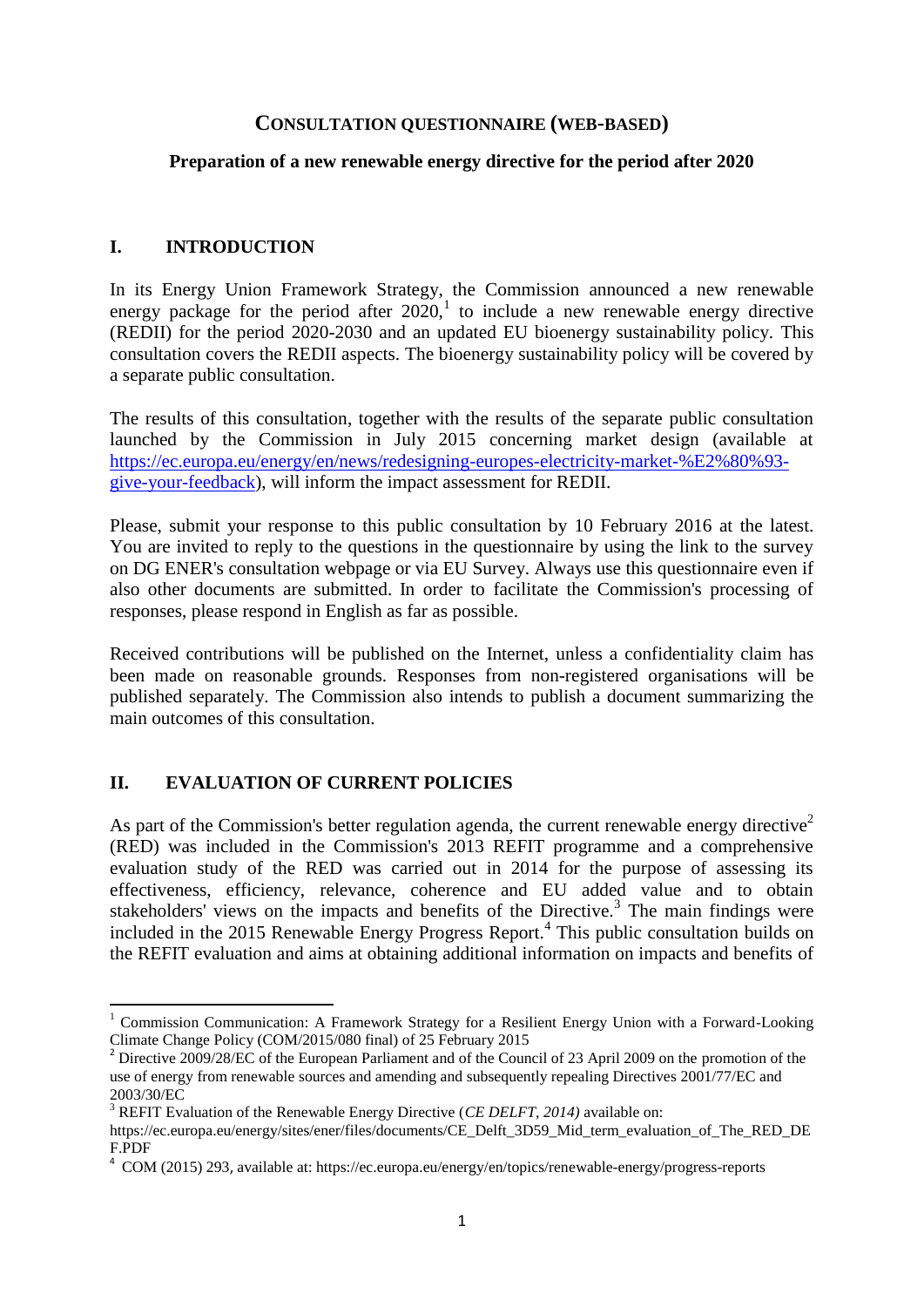the RED. Where appropriate, some of the questions in this questionnaire therefore also address evaluation of current policies.

# **III. CONTEXT AND CHALLENGES**

The core objectives of the EU Energy Union Framework Strategy<sup>5</sup> are to develop a long-term, secure, sustainable and competitive energy system in the EU. Europe should also be a leader in renewable energy. For this, it is important to continue to increase the share of renewable energy sources in the EU.<sup>6</sup> The RED ensures that all Member States will contribute to reaching 20% renewables at EU-level by 2020. In October 2014, the European Council agreed that **at least** 27% share of renewables by 2030 would reflect a cost-optimal way of building a secure, sustainable and competitive energy system (alongside an at least 40% domestic GHG emissions reduction target and the at least 27% energy efficiency target, which is to be reviewed by 2020, having in mind an EU level of 30%).

As the current legislation will not be sufficient for this purpose<sup>7</sup>, there is a need to modify the legislative framework to ensure a timely and cost effective achievement of the EU level binding target on renewables by 2030. A combination of different factors will need to be addressed, including:

- General approach: The existing policy framework does not address uncertainties with regard to national policies, governance and regional cooperation to ensure a timely and cost effective target achievement for the period after 2020.
- **Empowering consumers:** A lack of consumer empowerment and incomplete information on renewable energy solutions can hinder cost-optimal deployment of renewable energy at city and community level.
- **Decarbonising the heating and cooling sector:** In the heating and cooling sector, which represents almost half of the EU energy consumption, the current regulatory environment in combination with a lack of information does not incentivise cost-optimal deployment of renewables in heating, cooling and hot water use. The sector remains dominated by fossil fuels and therefore dependent on imports.
- Adapting the market design and removing barriers: The current regulatory environment does not properly reflect externalities of energy production in market prices, including environmental, social, innovation and economic externalities. Together with persistent and distortive fossil fuel subsidies, $<sup>8</sup>$  this is one of the reasons leading to high</sup> capital costs that hinder cost-optimal renewable energy deployment. In addition, a lack of market integration, infrastructures (storage, interconnections) and smart solutions, including demand-response, also hinder cost-optimal deployment of renewable energy. Finally, complex administrative procedures for renewable energy deployment at national

**<sup>.</sup>** <sup>5</sup> Commission Communication: A Framework Strategy for a Resilient Energy Union with a Forward-Looking Climate Change Policy (COM/2015/080 final) of 25 February 2015

 $6$  As highlighted in the 2030 climate and energy framework (COM(2014) 15 final)

<sup>&</sup>lt;sup>7</sup> As highlighted in the baseline scenario of the 2030 climate and energy framework (COM(2014) 15 final)

<sup>&</sup>lt;sup>8</sup> Estimated by IMF to be 330 Billion Euro in 2015, source:

http://www.imf.org/external/pubs/ft/survey/so/2015/new070215a.htm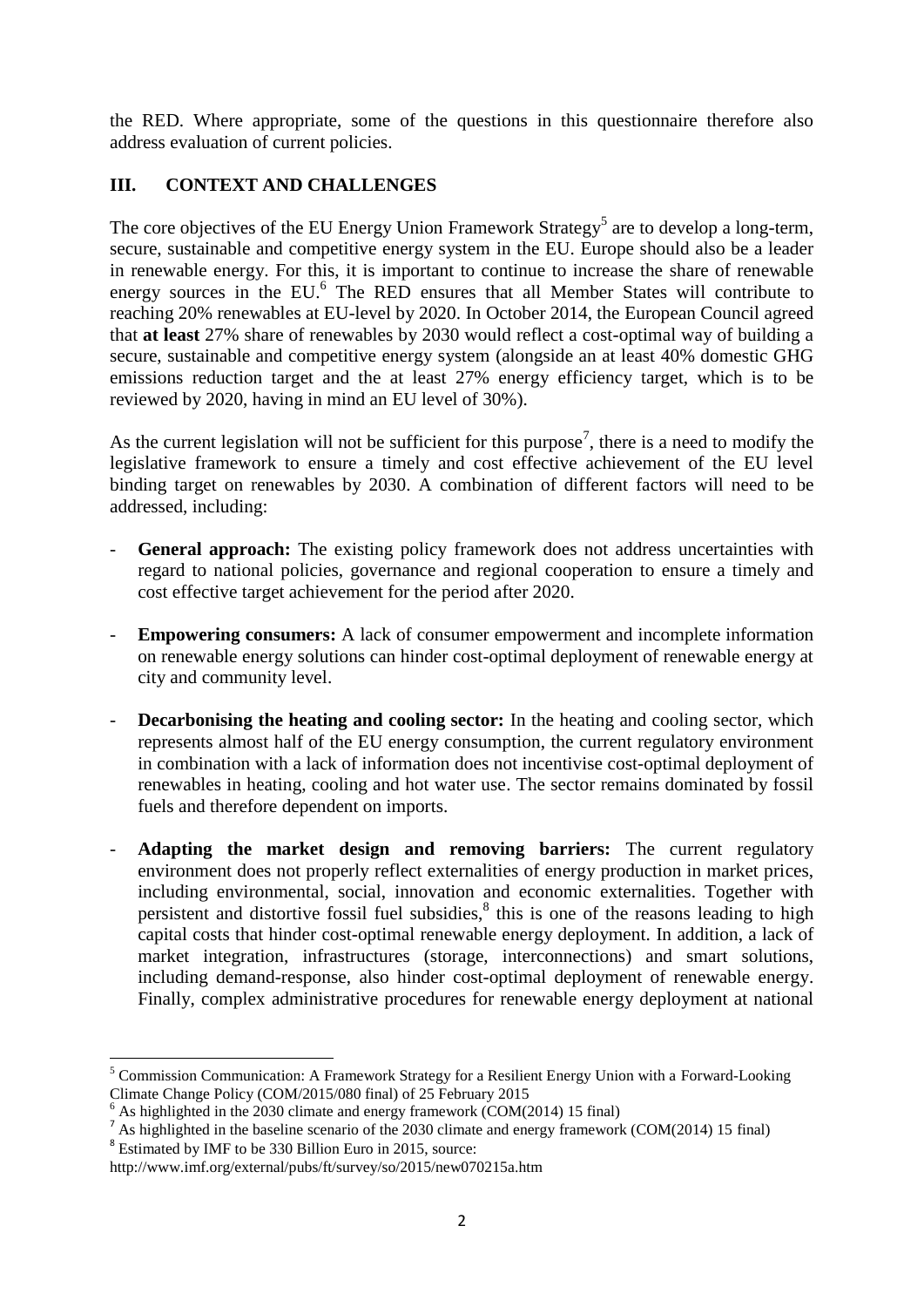and local level have not yet been eliminated. This covers, inter alia, permitting and grid connection procedures<sup>9</sup>.

**Enhancing renewable energy use in the transport sector:** A policy fostering the use of sustainable alternative renewable fuels would contribute to decarbonising the transport sector and reducing risks related its fossil fuel dependency and could remove current market distortions and fragmentations observed in particular in the internal market for biofuels. Despite the progress made with regard to the development of alternative renewable fuels such as advanced biofuels and renewable fuels of non-organic origin, commercial deployment of such products in the EU is lagging behind. The main reason is the perceived uncertainty about the policy framework after 2020. Only a few Member States have adopted dedicated support measures for advanced biofuels, while most have focussed on more traditional biofuels. The potential for electric transport using renewable electricity deployment is still untapped, due to still high technology costs of deployment and lack of necessary infrastructure.

# **IV. PUBLIC CONSULTATION**

### **1. General approach**

**.** 

The RED sets an EU target for renewable energy in gross final energy consumption of 20% by 2020 and 10% of the final energy consumption in transport. In order to achieve the overall 20% target, mandatory national targets for 2020 are fixed for each Member State. The RED also obliges Member States to prepare National Renewable Energy Action Plans (NREAPs) and biannual progress reports to create transparency and predictability for investors and facilitate monitoring of progress towards target achievement. The European Council has reiterated several times that the 2020 targets need to be fully met $10$ .

For the period after 2020, binding national targets are replaced by a binding EU-level target of at least 27% renewable energy in final energy consumption by 2030 without sectorial targets or binding targets at national level. A new approach to target achievement therefore needs to be developed, building on the Energy Union Governance and Member States' national energy and climate plans for the period up to 2030, which are expected to include national contributions towards the EU-level renewable energy target.

Without putting into question Member States' flexibility with regard to meeting their greenhouse gas reduction targets in the most cost-effective manner in accordance with their specific national circumstances, energy mixes and capacities to produce renewable energy, the new Energy Union Governance will need to provide sufficient transparency and reliability,

<sup>&</sup>lt;sup>9</sup> Without prejudice to international and Union law, including provisions to protect environment and human health.

 $10$  The latest Renewable Energy Progress Report issued in June 2015 concluded that the majority of Member States are currently on track to meeting their 2020 renewables target. In 2013, the combined EU share of renewable energy reached 15% and the estimate for 2014 indicates a 15.3% share, which is above the trajectory for the EU as a whole. 26 Member States met their first 2011/2012 interim target and 25 Member States are expected to meet their 2013/2014 target. Some Member States have already reached their 2020 targets. However, as the trajectory towards the 2020 target becomes steeper over the coming years up to 2020, some Member States may need to intensify their efforts to keep on track (COM(2015)293 final and SWD(2015)117 final). Available here: https://ec.europa.eu/energy/en/topics/renewable-energy/progress-reports).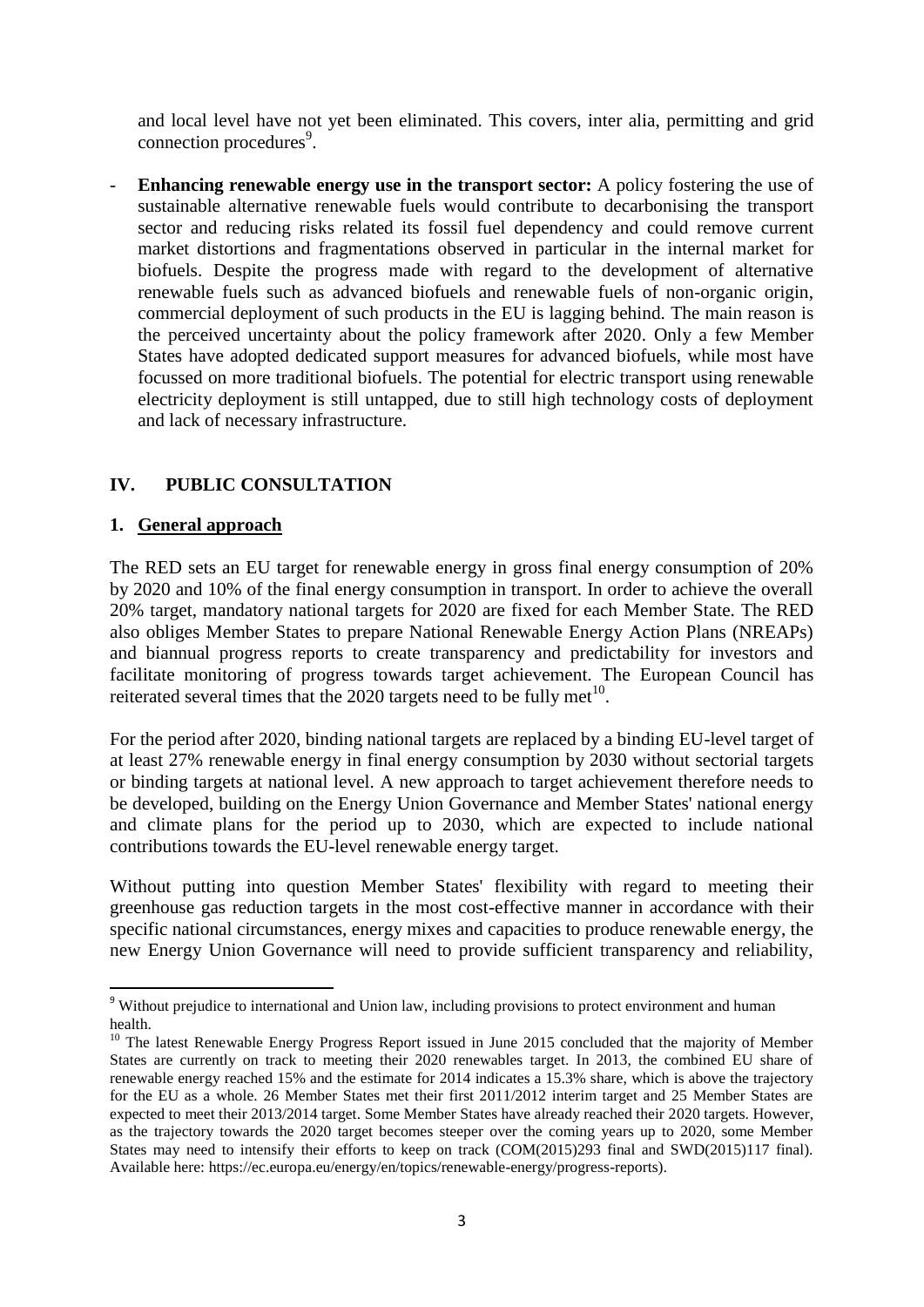predictability and stability to spur renewable energy investments and allow access to low-cost capital. It will also need to enable the EU to compare and monitor progress towards the renewables target. Within the broader context of the development of the Energy Union Governance, it will need to be considered what type of governance system will be able to deliver on these renewable energy objectives.

Given that the renewable energy target for 2030 is binding on the EU as a whole, the European Commission will need to have means to ensure that this target is met in a sustainable and cost-effective way. For this purpose, EU measures could be put in place and be designed to deliver on a number of objectives of the Energy Union:

- 1. create a market-based environment in which renewables can attract the required investments cost-efficiently;
- 2. foster regional cooperation and regional projects;
- 3. empower consumers to deploy cost-optimal renewable energy solutions;
- 4. incentivise the roll-out of new and innovative technologies; and
- 5. ensure that any potential gap arising in reaching the at least 27% renewable energy target, in terms of either ambition or delivery, is filled.

A number of questions would arise in this respect, including under what circumstances EU measures could be used or activated, how to share potential costs in a fair and equitable way and how to ensure participation by all Member States.

The experience gained with support schemes so far has allowed developing more costeffective and market-based support schemes. Some Member State support schemes did not respond sufficiently rapidly to falling technology cost development, which resulted in some cases in unnecessary increasing costs for consumers. The EU Energy and Environment State Aid Guidelines build on this experience and puts down conditions for the approval of State Aid. In this context an improved functioning energy market, with improved price signals, as well as a strengthened EU ETS shall improve the investment signal. At the same time it is reasonable to expect that support schemes and other incentives (financial and regulatory) will still be the main policy tools that Member States will use to implement their renewable energy objectives with respect to renewable technologies that are not yet able to be fully financed by the internal energy market.

For new and innovative technologies, it can be important to ensure that regulatory and market risks are reduced to allow that project promoters can bring down costs through technology learning and industrialisation of manufacturing and installation, in particular if the EU is to become a world leader in renewable energy. However, where possible, some degree of market integration should remain if this goes beyond mere initial technology deployment of innovative technologies, to ensure their development takes into account market needs, does not lead to overcompensation and prepares these technologies for further market integration.

Finally, in line with the broader objectives of the Energy Union, a new regional approach to renewable energy policy cooperation and incentives should be considered.

In this context, it is important to examine the optimal geographical scope and design of any support schemes in order to drive the achievement of the 2030 target in a cost-effective way, which does not lead to fragmentation and distortion of the internal energy market.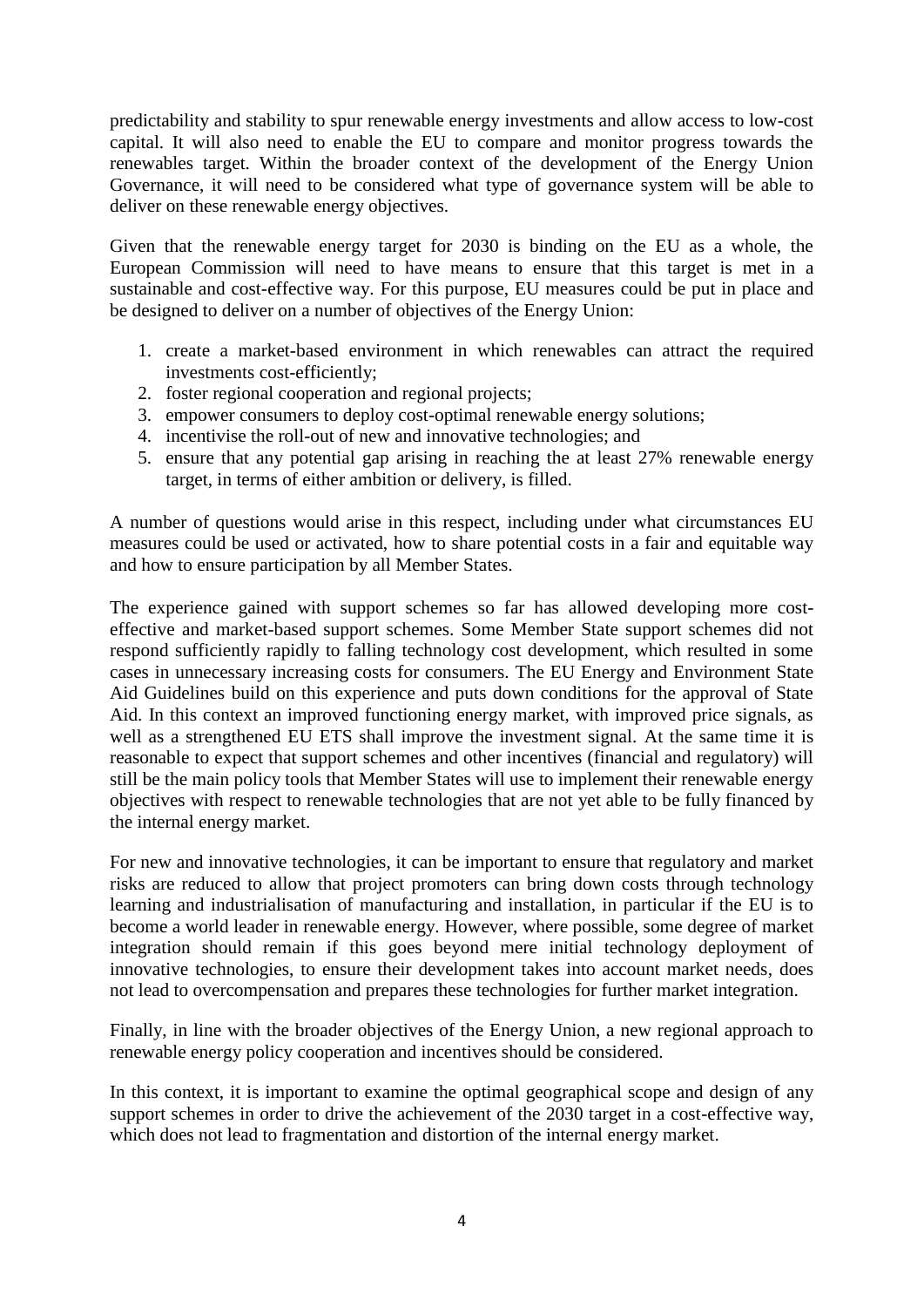It also needs to be assessed how regional cooperation agreements similar to those developed under RED can be improved and could play a role and to what extent support at EU-level could become relevant.

*Questions:*

*1. To what extent has the RED been successful in helping to achieve the EU energy and climate change objectives?*

| Very successful | Successful | Not very<br>successful | Not successful | No opinion |
|-----------------|------------|------------------------|----------------|------------|
|                 |            |                        |                |            |

*[Box: Comments. To what extent did implementation measures for the RED as well as external factors (technological development, financial crisis, security of supply concerns and related market interventions) affect the effectiveness and efficiency of achieving the objectives? Please identify and ideally also quantify the direct and indirect costs and benefits such as macroeconomic effects, competitiveness effects, innovation, cost and cost reductions, environmental and health effects of the RED. Max 500 words]*

*2. How should stability, transparency and predictability for investors be ensured with a view to achieving the at least 27% renewable energy target at EU level? Please indicate the importance of the following elements:* 

|                                        | Very                | Important     | Not very  | <b>Not</b> | No      |
|----------------------------------------|---------------------|---------------|-----------|------------|---------|
|                                        | important           |               | important | important  | opinion |
| Forward looking strategic planning of  |                     | $\mathcal{X}$ |           |            |         |
| RES development is required by EU      |                     |               |           |            |         |
| legislation                            |                     |               |           |            |         |
| Best practice is derived from the      |                     | $\mathcal{X}$ |           |            |         |
| <i>implementation of the existing</i>  |                     |               |           |            |         |
| Renewable Energy Directive             |                     |               |           |            |         |
| Regional consultations on renewable    | $\boldsymbol{\chi}$ |               |           |            |         |
| energy policy and measures are         |                     |               |           |            |         |
| required                               |                     |               |           |            |         |
| Member States consult on and adopt     |                     | $\mathcal{X}$ |           |            |         |
| renewable energy strategies that serve |                     |               |           |            |         |
| as the agreed reference for national   |                     |               |           |            |         |
| renewable energy policies and          |                     |               |           |            |         |
| projects                               |                     |               |           |            |         |
| The Commission provides guidance on    | $\boldsymbol{\chi}$ |               |           |            |         |
| national renewable energy strategies   |                     |               |           |            |         |

*[Box: Any other view or ideas? Please specify. What are the lessons from the RED (mandatory national targets, national plans, progress reports etc.)? Max 500 words]* 

*3. Please rate the importance of the following elements being included in Member States' national energy and climate plans with respect to renewable energy in ensuring that the plans contribute to reaching the objectives of at least 27% in 2030.*

|                                      | Very<br>important | $Important$ Not very | important | Not<br>important | No<br>opinion |
|--------------------------------------|-------------------|----------------------|-----------|------------------|---------------|
| Long term priorities and visions for |                   |                      |           |                  |               |
| decarbonisation and renewable        |                   |                      |           |                  |               |
| energy up to 2050                    |                   |                      |           |                  |               |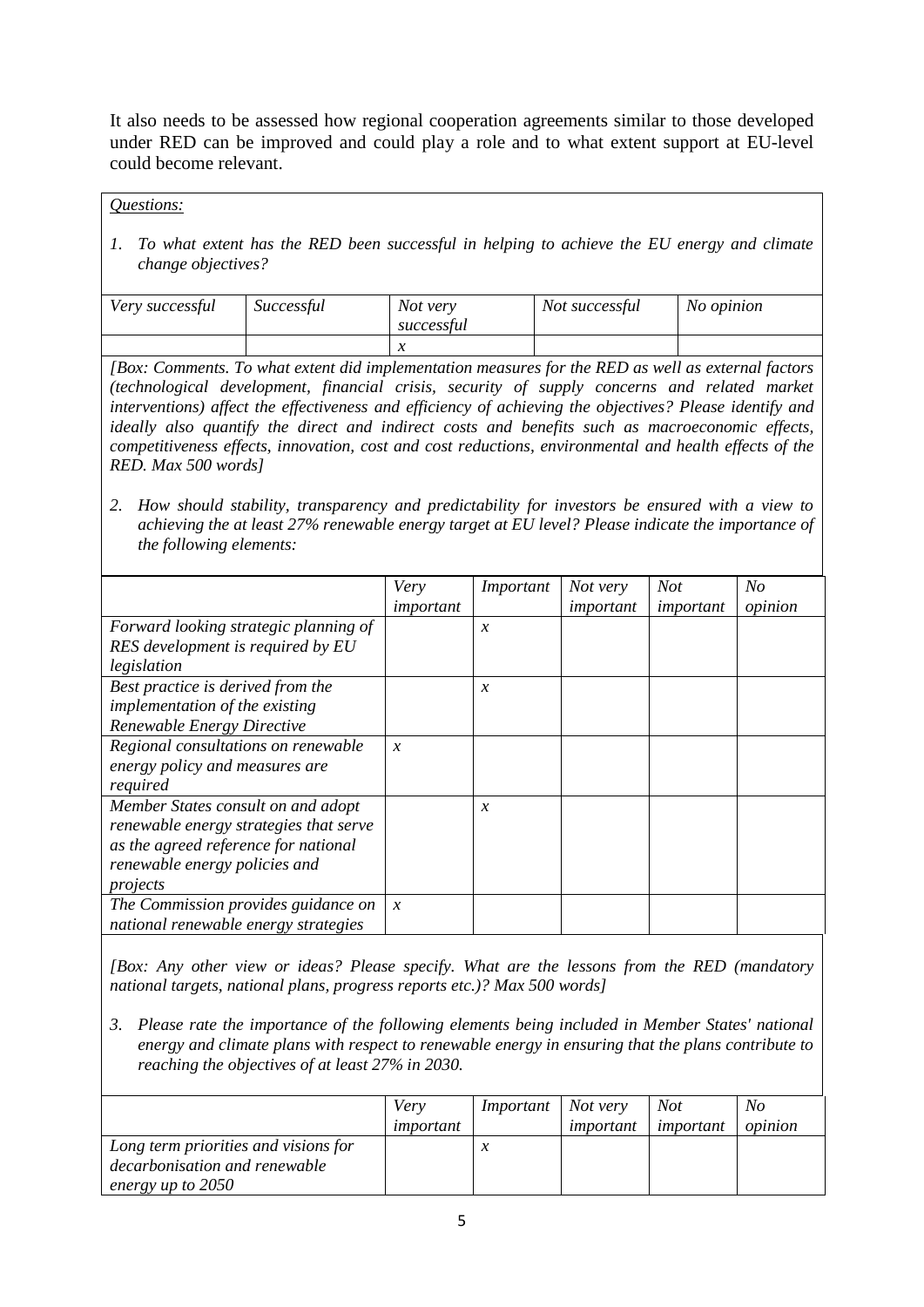| In relation to national/regional          |                     | $\mathcal{X}$       |  |  |
|-------------------------------------------|---------------------|---------------------|--|--|
| natural resources, specific technology    |                     |                     |  |  |
| relevant trajectories for renewable       |                     |                     |  |  |
| energy up to 2030                         |                     |                     |  |  |
| Overview of policies and measures in      |                     | $\mathcal{X}$       |  |  |
| place and planned new ones                |                     |                     |  |  |
| Overview of renewable energy              |                     | $\boldsymbol{\chi}$ |  |  |
| trajectories and policies to 2050 to      |                     |                     |  |  |
| ensure that 2030 policies lie on the      |                     |                     |  |  |
| path to 2050 objectives                   |                     |                     |  |  |
| Qualitative analysis                      |                     |                     |  |  |
| Trajectories for electricity demand       |                     | $\mathcal{X}$       |  |  |
| including both installed capacity $(GW)$  |                     |                     |  |  |
| and produced energy (TWh)                 |                     |                     |  |  |
| Measures to be taken for increasing       | $\boldsymbol{\chi}$ |                     |  |  |
| the flexibility of the energy system with |                     |                     |  |  |
| regard to renewable energy                |                     |                     |  |  |
| production                                |                     |                     |  |  |
| Plans for achieving electricity market    | $\mathcal{X}$       |                     |  |  |
| coupling and integration, regional        |                     |                     |  |  |
| measures for balancing and reserves       |                     |                     |  |  |
| and how system adequacy is                |                     |                     |  |  |
| calculated in the context of renewable    |                     |                     |  |  |
| energy                                    |                     |                     |  |  |

*[Box: Please explain. Max 500 words]* 

- *4. What should be the geographical scope of support schemes, if and when needed, in order to drive the achievement of the 2030 target in a cost-effective way?*
- *X Harmonised EU-wide level support schemes*
- *Regional level support schemes (group of Member States with joint support scheme)*
- *X National support schemes fully or partially open to renewable energy producers in other Member States*
- *Gradual alignment of national support schemes through common EU rules*
- *National level support schemes that are only open to national renewable energy producers*

#### *[]There is a great need for harmonization.*

*We mean that it is necessary to have a regulatory framework that works for a market where customers are both consumers and producers and that is essential to encourage greater use of sustainable energy sources.*

*We think that it would be an advantage to have a system where countries also use the cooperation mechanisms for achieving national targets. If you set the target for renewables as an share of the consumption you could than use financial guarantees of origin to meet the requirements of green energy in the national energy.*

- *5. If EU-level harmonised /regional support schemes or other types of financial support to renewable energy projects would be introduced:*
- *What hinders the introduction at the EU wide and/or regional scale?*
- *How could such mechanism be activated and implemented?*
- *What would be their scope (what type of projects/technologies/support mechanisms could be covered?*
- *Who would finance them?*
- *How could the costs of such measures be shared in a fair and equitable way?*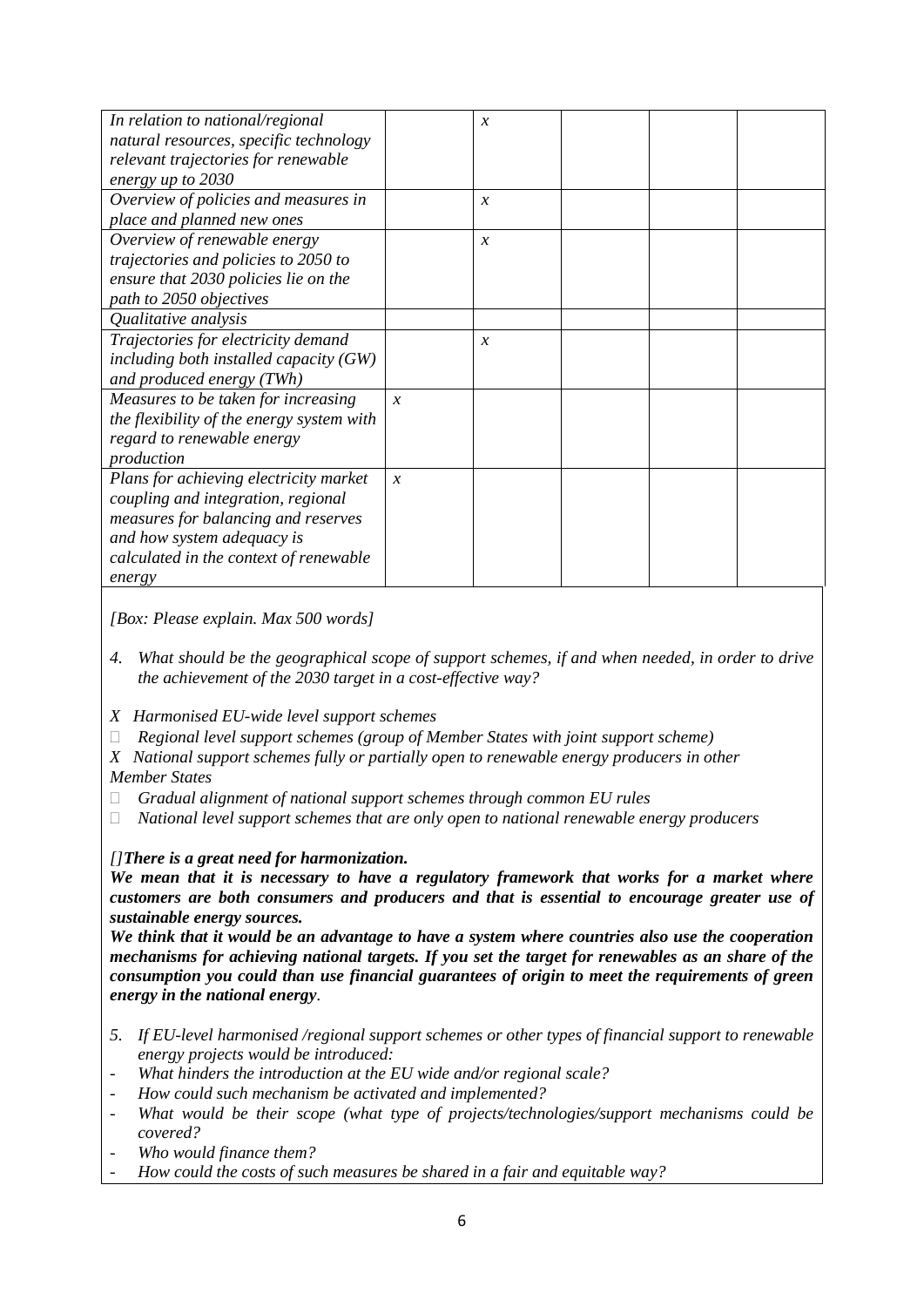*[Box: Max 500 words]*

*6. The current Renewable Energy Directive gives Member States the possibility to enter into various cooperation mechanisms (statistical transfers, joint projects and/or joint support schemes). Please expand on the possible new legislative and non-legislative measures that could be introduced to foster the development of cooperation mechanisms in the period beyond 2020.* 

#### *[Box: Max 500 words]*

*7. The use of cooperation mechanisms has been limited to date. Which of the below factors do you consider important in explaining the limited recourse by Member States to cooperation mechanisms so far?* 

|                                        | Very                | Important | Not very  | <b>Not</b> | No      |
|----------------------------------------|---------------------|-----------|-----------|------------|---------|
|                                        | important           |           | important | important  | opinion |
| Unclear legal provisions               |                     |           |           |            |         |
| Administrative complexities            |                     |           |           |            |         |
| Lack of cost-effectiveness / uncertain |                     |           |           |            |         |
| benefit for individual Member States   |                     |           |           |            |         |
| Government driven process, not         | $\boldsymbol{\chi}$ |           |           |            |         |
| market driven                          |                     |           |           |            |         |
| Member States reluctant to see their   |                     |           |           |            |         |
| taxpayers/consumers' money used for    |                     |           |           |            |         |
| investments outside their country      |                     |           |           |            |         |

*[Box: Other? Please explain.]*

*8. How could renewable electricity producers be fully or partially eligible for support in another Member State? Which elements would you include in a possible concrete framework for crossborder participation in support schemes? Any other consideration? Please explain.*

## *There is a great need for harmonization.*

*We mean that it is necessary to have a regulatory framework that works for a market where customers are both consumers and producers and that is essential to encourage greater use of sustainable energy sources.*

*We think that it would be an advantage to have a system where countries also use the cooperation mechanisms for achieving national targets. If you set the target for renewables as an share of the consumption you could than use financial guarantees of origin to meet the requirements of green energy in the national energy.*

*9. Please assess what kind of complementary EU measures<sup>11</sup> would be most important to ensure that the EU and its Member States collectively achieve the binding at least 27% EU renewable energy target by 2030:* 

|                                                      | Very<br>important | Important                  | Not very<br>important | <i>Not important</i>   <i>No opinion</i> |  |
|------------------------------------------------------|-------------------|----------------------------|-----------------------|------------------------------------------|--|
| EU-level<br><i>incentives such</i><br>as EU-level or |                   | $\boldsymbol{\mathcal{N}}$ |                       |                                          |  |

**<sup>.</sup>**  $11$  Without prejudice of the actual funding mechanism, where required, of the complementary EU measures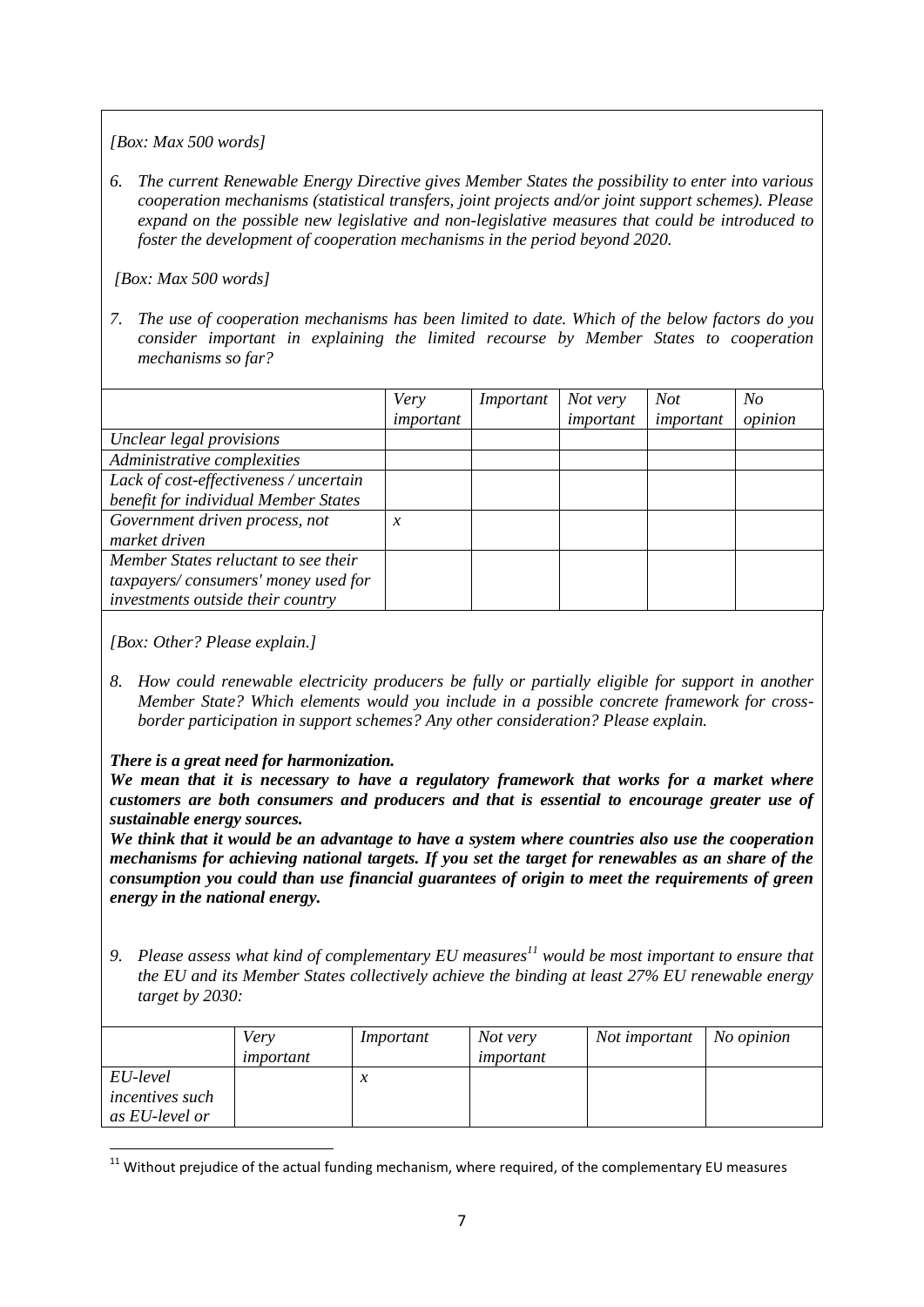| regional                               |  |
|----------------------------------------|--|
| auctioning of                          |  |
| renewable                              |  |
| energy                                 |  |
| capacities                             |  |
| EU-level<br>$\mathcal{X}$              |  |
| requirements on                        |  |
| market players                         |  |
| to include a                           |  |
| certain share of                       |  |
| renewables in                          |  |
| production,                            |  |
| supply or                              |  |
| consumption                            |  |
| EU-level<br>$\boldsymbol{\mathcal{X}}$ |  |
| financial                              |  |
| support (e.g. a                        |  |
| guarantee fund                         |  |
| in support of                          |  |
| renewable                              |  |
| <i>projects</i> )                      |  |
| EU-level<br>$\boldsymbol{x}$           |  |
| support to                             |  |
| research,                              |  |
| innovation and                         |  |
| industrialisation                      |  |
| of novel                               |  |
| renewable                              |  |
| energy                                 |  |
| technologies                           |  |
| Enhanced EU<br>$\mathcal{X}$           |  |
| level regulatory                       |  |
| measures                               |  |

*[Box: Any other ideas or comments, please explain. Max 500 words]* 

*10. The Energy Union Framework Strategy sets the ambition of making the European Union the global "number one in renewables". What legislative and non-legislative measures could be introduced to make/strengthen the EU as the number one in renewables? Has the RED been effective and efficient in improving renewable energy industrial development and EU competitiveness in this sector?*

*[Box: Please explain. Max 500 words]* 

## **2. Empowering consumers**

The European Commission's Energy Union Strategy put the consumer at the centre stage. Consumers have a key role to play in energy markets and in driving the transition to a more sustainable energy system in the EU. On 15 July 2015, the Commission issued a Communication on delivering a new deal for energy consumers  $(COM/2015/339)^{12}$  as well as

**<sup>.</sup>** <sup>12</sup> https://ec.europa.eu/energy/sites/ener/files/documents/1\_EN\_ACT\_part1\_v8.pdf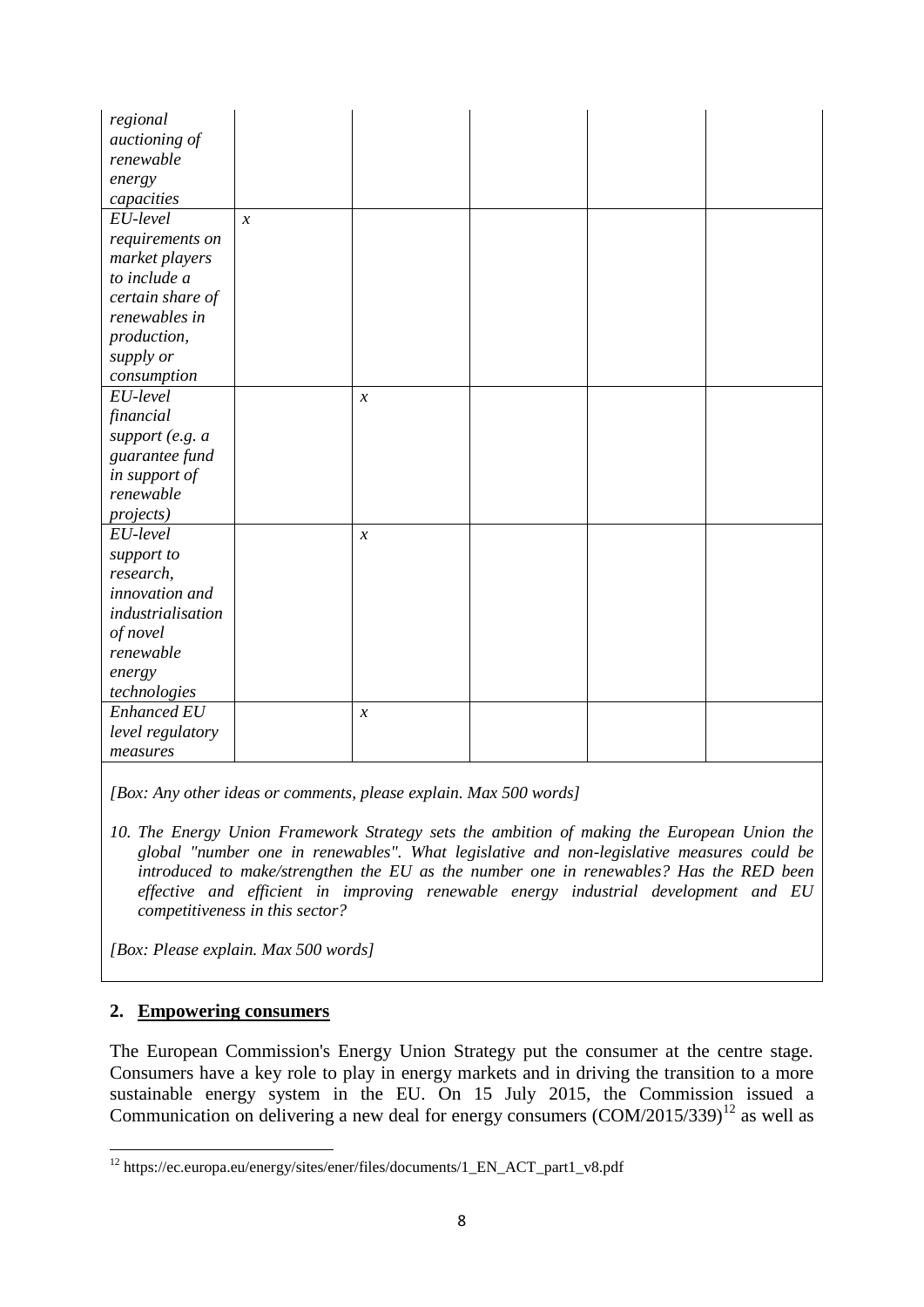a guidance document on best practices on renewable energy self-consumption (SWD/2015/ 141). <sup>13</sup> In this context, REDII provides opportunities to develop more targeted measures for empowering consumers, including communities and cooperatives<sup>14</sup>.

As active participants in the energy market, consumers should be able to self-consume and store renewable energy in the EU.

Provisions on simplified and streamlined procedures on permitting and grid connection in case of projects for self-consumption of renewable energy could be further enhanced.

The wide-spread development of self-consumption may also require gradual adjustment of retail tariffs to promote consumers' flexibility, while supporting energy efficiency and the renewable energy objectives and at the same time minimise total system costs. The establishment of common principles at EU-level for network tariff design will thus need to be considered.

Renewable energy deployments need also to observe certain rights granted to the public, by international and EU law, such as, for instance, the right to access to information, public participation and consultation, as well as access to justice on environmental matters<sup>15</sup>. Thus, contributing to accountability, transparency and public awareness.

The REDII also offers opportunities to foster local ownership of renewable energy (e.g. community and citizen participation in renewable energy cooperatives). It seems particularly important to support local authorities in preparing strategies for the promotion of renewable energy, enable cooperation between relevant actors at the local or municipal level and facilitate access to finance.

Under the RED, a Guarantees of Origin (GO) system provides an EU wide mechanism to inform electricity consumers as to the renewable nature of the electricity that they use, enabling green tariffs to develop but also being criticised for not sufficiently linking these tariffs to real incentives for additional new green energy deployment. It should be assessed to what extent the current rules for electricity disclosure (incl. GO) can be improved to reflect best practice in Member States' implementation and help consumers choose a more sustainable energy consumption pattern.

#### *Questions:*

*11. How would you rate the importance of the following barriers for consumers to produce and selfconsume their own renewable energy?*

|                                                | Very important<br>barrier | $\cdot$<br>Important<br>barrier | Not very<br>important<br>barrier | Not important<br>barrier | No opinion |
|------------------------------------------------|---------------------------|---------------------------------|----------------------------------|--------------------------|------------|
| Self-consumption<br>or storage of<br>renewable | $\boldsymbol{\chi}$       |                                 |                                  |                          |            |

**<sup>.</sup>** <sup>13</sup> http://ec.europa.eu/energy/sites/ener/files/documents/1\_EN\_autre\_document\_travail\_service\_part1\_v6.pdf

<sup>&</sup>lt;sup>14</sup> Without prejudice to the EU and international law on the right to access to information, public participation and consultation, as well as access to justice on environmental matters.

<sup>&</sup>lt;sup>15</sup> UNECE Convention on access to information, public participation in decision-making and access to justice in environmental matters (Aarhus Convention), Directive 2011/92/EU, as amended by Directive 2014/52/EU (EIA Directive), Directive 2001/42/EC (SEA Directive).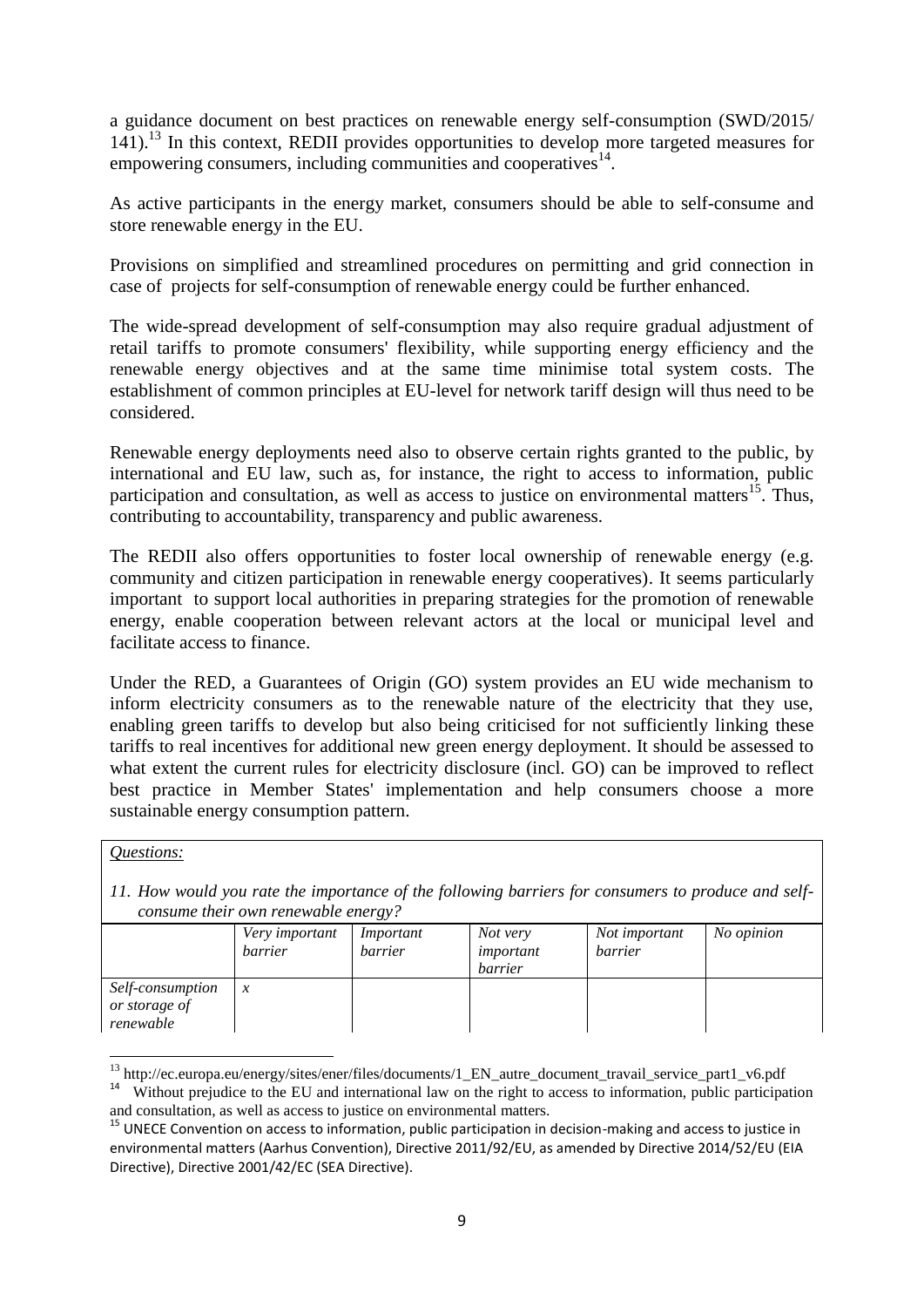| electricity         |                            |                            |  |  |
|---------------------|----------------------------|----------------------------|--|--|
| produced onsite is  |                            |                            |  |  |
| forbidden           |                            |                            |  |  |
| Surplus electricity | $\boldsymbol{\mathcal{X}}$ |                            |  |  |
| that is not self-   |                            |                            |  |  |
| consumed onsite     |                            |                            |  |  |
| cannot be sold to   |                            |                            |  |  |
| the grid            |                            |                            |  |  |
| Surplus electricity | $\boldsymbol{x}$           |                            |  |  |
| that is not self-   |                            |                            |  |  |
| consumed onsite     |                            |                            |  |  |
| is not valued       |                            |                            |  |  |
| fairly              |                            |                            |  |  |
| Appliances or       |                            | $\boldsymbol{\mathcal{X}}$ |  |  |
| enabler for         |                            |                            |  |  |
| thermal and         |                            |                            |  |  |
| electrical storage  |                            |                            |  |  |
| onsite are too      |                            |                            |  |  |
| expensive           |                            |                            |  |  |
| Complex and/or      |                            | $\mathcal{X}$              |  |  |
| lengthy             |                            |                            |  |  |
| administrative      |                            |                            |  |  |
| procedures,         |                            |                            |  |  |
| particularly        |                            |                            |  |  |
| penalising small    |                            |                            |  |  |
| self-consumption    |                            |                            |  |  |
| systems             |                            |                            |  |  |
| Lack of smart       | $\mathcal{X}$              |                            |  |  |
| grids and smart     |                            |                            |  |  |
| metering systems    |                            |                            |  |  |
| at the consumer's   |                            |                            |  |  |
| premises            |                            |                            |  |  |
| The design of       | $\boldsymbol{x}$           |                            |  |  |
| local network       |                            |                            |  |  |
| tariffs             |                            |                            |  |  |
| The design of       | $\boldsymbol{x}$           |                            |  |  |
| electricity tariffs |                            |                            |  |  |

*[Box: Other? Please explain. Max 500 words]*

*12. In general, do you think that renewable energy potential at local level is:*

- *Highly under-exploited*
- *Under-exploited*
- *Efficiently / fully exploited*
- *Over-exploited (i.e. beyond cost-effectiveness)*
- *No opinion*

*[Box: Other? Please explain. Has the RED been effective and efficient in helping exploiting the renewable energy potential at local level? Max 500 words]*

*13. How would you rate the importance of the following barriers that may be specifically hampering the further deployment of renewable energy projects at the local level (municipalities and energy cooperatives):*

| Verv<br>important<br>barrier | Important<br>barrier | Not very<br>important<br>barrier | Not important<br>barrier | No opinion |
|------------------------------|----------------------|----------------------------------|--------------------------|------------|
|------------------------------|----------------------|----------------------------------|--------------------------|------------|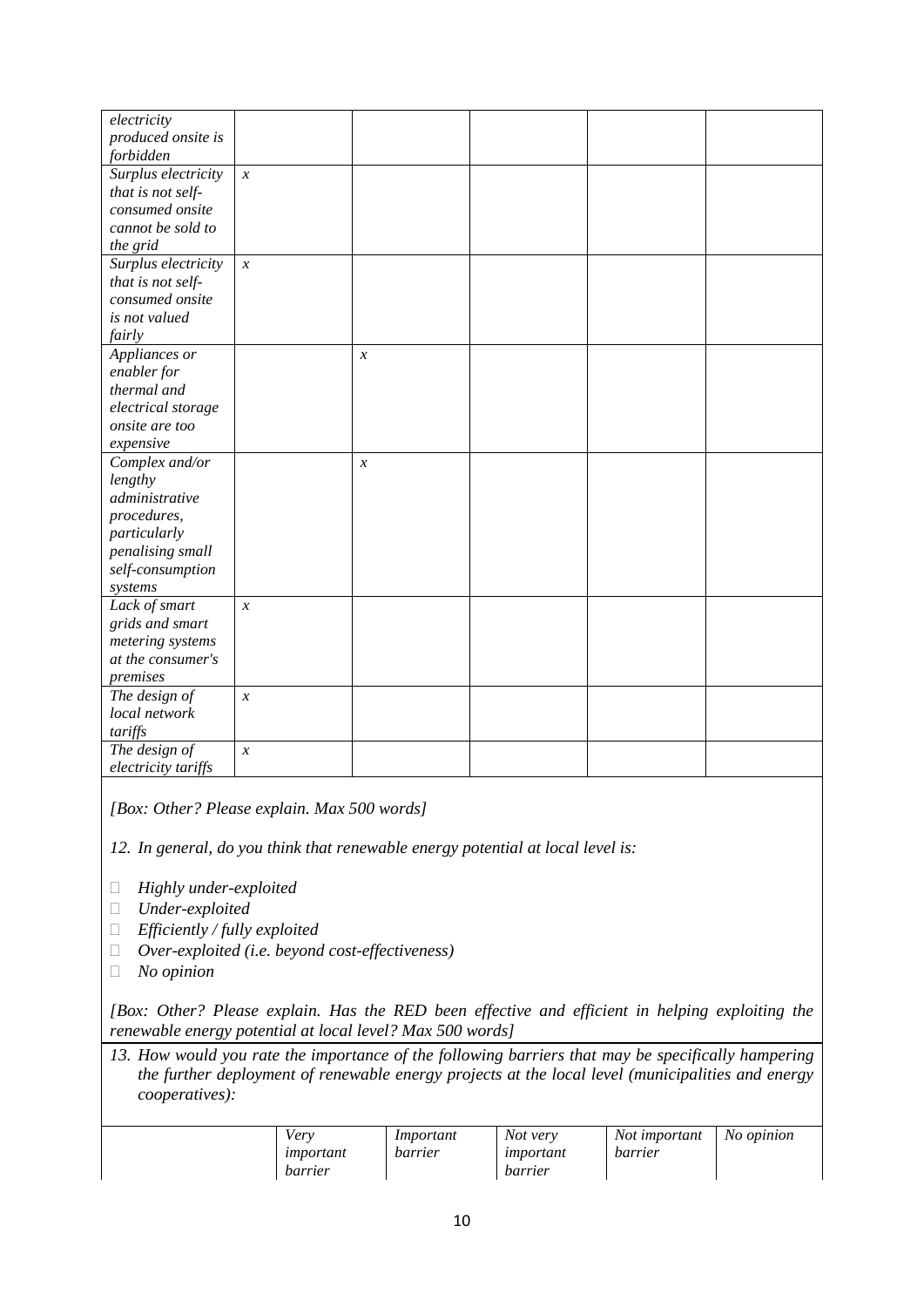| Lack of support from            | $\boldsymbol{\chi}$ |                  |  |
|---------------------------------|---------------------|------------------|--|
| <b>Member State authorities</b> |                     |                  |  |
| Lack of administrative          | $\boldsymbol{\chi}$ |                  |  |
| capacity and/or                 |                     |                  |  |
| expertise/                      |                     |                  |  |
| knowledge/information           |                     |                  |  |
| at the local level              |                     |                  |  |
| Lack of energy strategy         | $\boldsymbol{\chi}$ |                  |  |
| and planning at local           |                     |                  |  |
| level                           |                     |                  |  |
| Lack of eligible land for       |                     |                  |  |
| projects and private            |                     |                  |  |
| property conflicts              |                     |                  |  |
| Difficulties in clustering      |                     | $\mathcal{X}$    |  |
| projects to reach a             |                     |                  |  |
| critical mass at local          |                     |                  |  |
| level                           |                     |                  |  |
| Lack of targeted                |                     | $\boldsymbol{x}$ |  |
| financial resources             |                     |                  |  |
| (including support              |                     |                  |  |
| schemes)                        |                     |                  |  |
| Negative public                 |                     | $\boldsymbol{x}$ |  |
| perception                      |                     |                  |  |

*[Box: Other? Please explain. Max 500 words]*

*14. Please rate the appropriateness of stronger EU rules in the following areas to remove barriers that may be specifically hampering the further deployment of renewable energy projects at the local level :*

|                     | Very<br>appropriate        | Appropriate                | Not very<br>appropriate | Not appropriate | No opinion |
|---------------------|----------------------------|----------------------------|-------------------------|-----------------|------------|
| Promoting the       |                            | $\boldsymbol{\mathcal{X}}$ |                         |                 |            |
| integration of      |                            |                            |                         |                 |            |
| renewable energy    |                            |                            |                         |                 |            |
| in local            |                            |                            |                         |                 |            |
| infrastructure and  |                            |                            |                         |                 |            |
| public services     |                            |                            |                         |                 |            |
| Supporting local    |                            | $\mathcal{X}$              |                         |                 |            |
| authorities in      |                            |                            |                         |                 |            |
| preparing           |                            |                            |                         |                 |            |
| strategies and      |                            |                            |                         |                 |            |
| plans for the       |                            |                            |                         |                 |            |
| promotion of        |                            |                            |                         |                 |            |
| renewable energy    |                            |                            |                         |                 |            |
| Facilitating        | $\mathcal{X}$              |                            |                         |                 |            |
| cooperation         |                            |                            |                         |                 |            |
| between relevant    |                            |                            |                         |                 |            |
| actors at the local |                            |                            |                         |                 |            |
| or municipal level  |                            |                            |                         |                 |            |
| Facilitating        |                            | $\boldsymbol{\mathcal{X}}$ |                         |                 |            |
| access to targeted  |                            |                            |                         |                 |            |
| financing           |                            |                            |                         |                 |            |
| EU-wide right to    | $\boldsymbol{\mathcal{X}}$ | $\mathcal{X}$              |                         |                 |            |
| generate, self-     |                            |                            |                         |                 |            |
| consume and         |                            |                            |                         |                 |            |
| store renewable     |                            |                            |                         |                 |            |
| electricity         |                            |                            |                         |                 |            |
| Measures to         |                            | $\boldsymbol{\mathcal{X}}$ |                         |                 |            |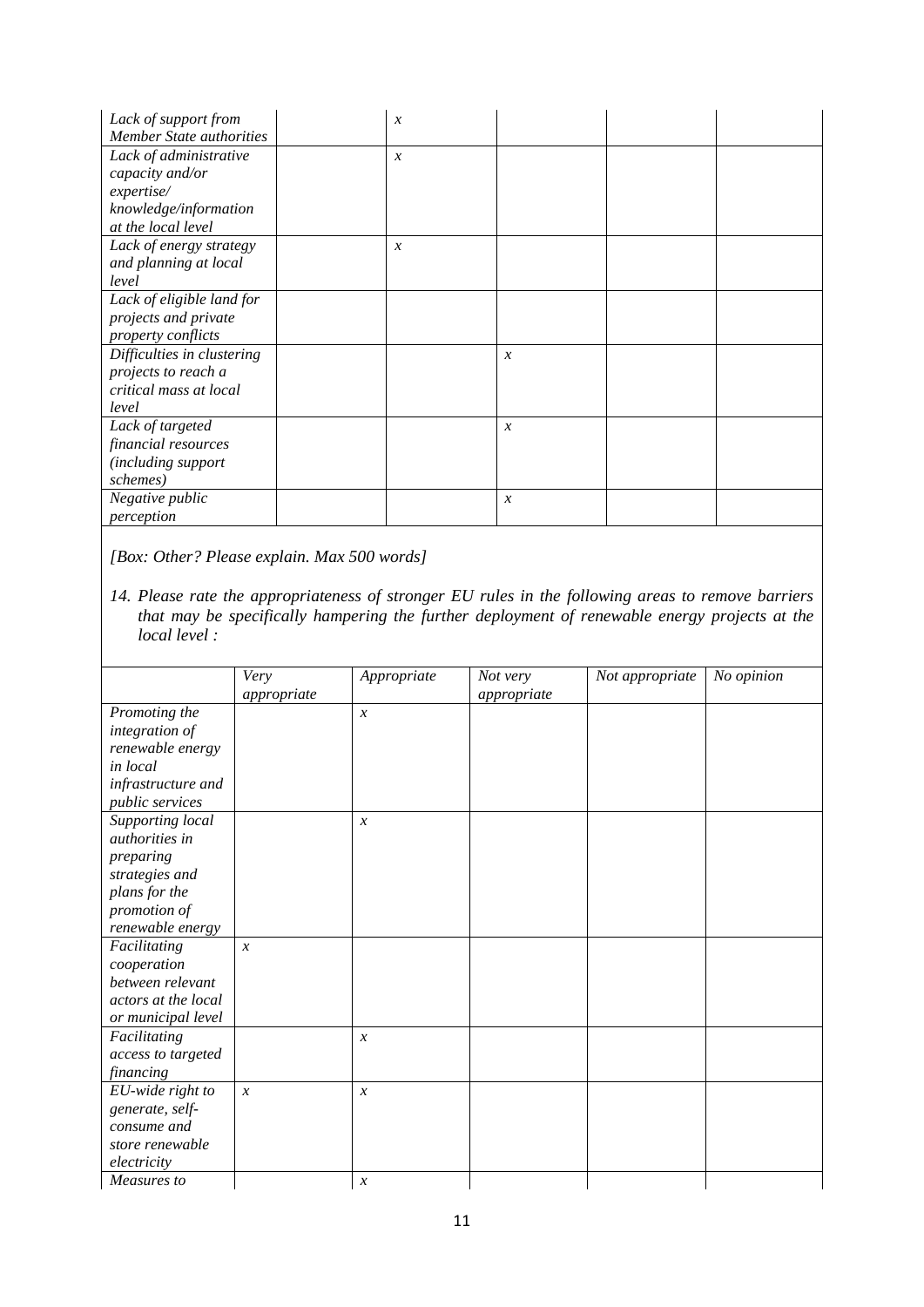| ensure that<br>surplus self-<br>generated<br>electricity is fairly<br>valued                                                 |               |  |  |
|------------------------------------------------------------------------------------------------------------------------------|---------------|--|--|
| Harmonized<br>principles for<br>network tariffs<br>that promote<br>consumers'<br>flexibility and<br>minimise system<br>costs | $\mathcal{X}$ |  |  |

*[Box: Other? Please explain. Max 500 words]*

*15. Should the current system for providing consumers with information on the sources of electricity that they consume be further developed and improved?* 

*[Box: If not, why? If yes, how? Should the current Guarantees of Origin (GO) system be made the mandatory form of information disclosure to consumers? Should other information, such as e.g. CO<sup>2</sup> emissions be included? Should it be extended to the whole energy system and include also nonrenewable sources? Other ideas? To what extent has the current GO system been successful in providing consumers with information on the sources of electricity that they consume? Max 500 words]*

### **3. Decarbonising the heating and cooling sector**

Renewable heating and cooling can make a real difference for the decarbonisation of the EU economy and enhance EU security of supply. While cost-effective renewable energy equipment is available, 80-90% of the EU heat and hot water production is still using largely imported gas and oil. The RED includes limited provisions for the promotion of renewable heating and cooling. In REDII, more targeted measures could be considered to further increase renewables deployment in the heating and cooling sector, building on and interacting with energy efficiency and security of energy supply legislation. A comprehensive approach could be developed targeting buildings, individual energy use for heating and cooling, and the share of renewable energy in district heating and CHP units.

Efficient ways need to be found to stimulate switching from fossil fuels to renewable heating and cooling and hot water generation in the large number of EU homes with individual heating equipment. The existing nearly-zero energy building (NZEB) standards (mandatory from 2021 for all new building) include obligations for minimum use of renewable energy. It appears however that this is insufficient to further encourage the use of renewables at the building level. It could therefore be considered whether the NZEB rules should be made more ambitious to also include an obligation to use renewable energy heating (including water heating) and cooling in the existing building stock, effective if and when the building is subject to major renovation or the heating system is replaced. Measures will also need to encourage a shift in consumer behaviour, perhaps through better information about renewable energy alternatives from heating equipment suppliers and installers, and encourage investment in energy storage and demand-shifting capacity.

Although district heating systems only cover 13% of the European heat market, in Nordic, Central and Eastern European Member States 50-80% of the heating is produced by district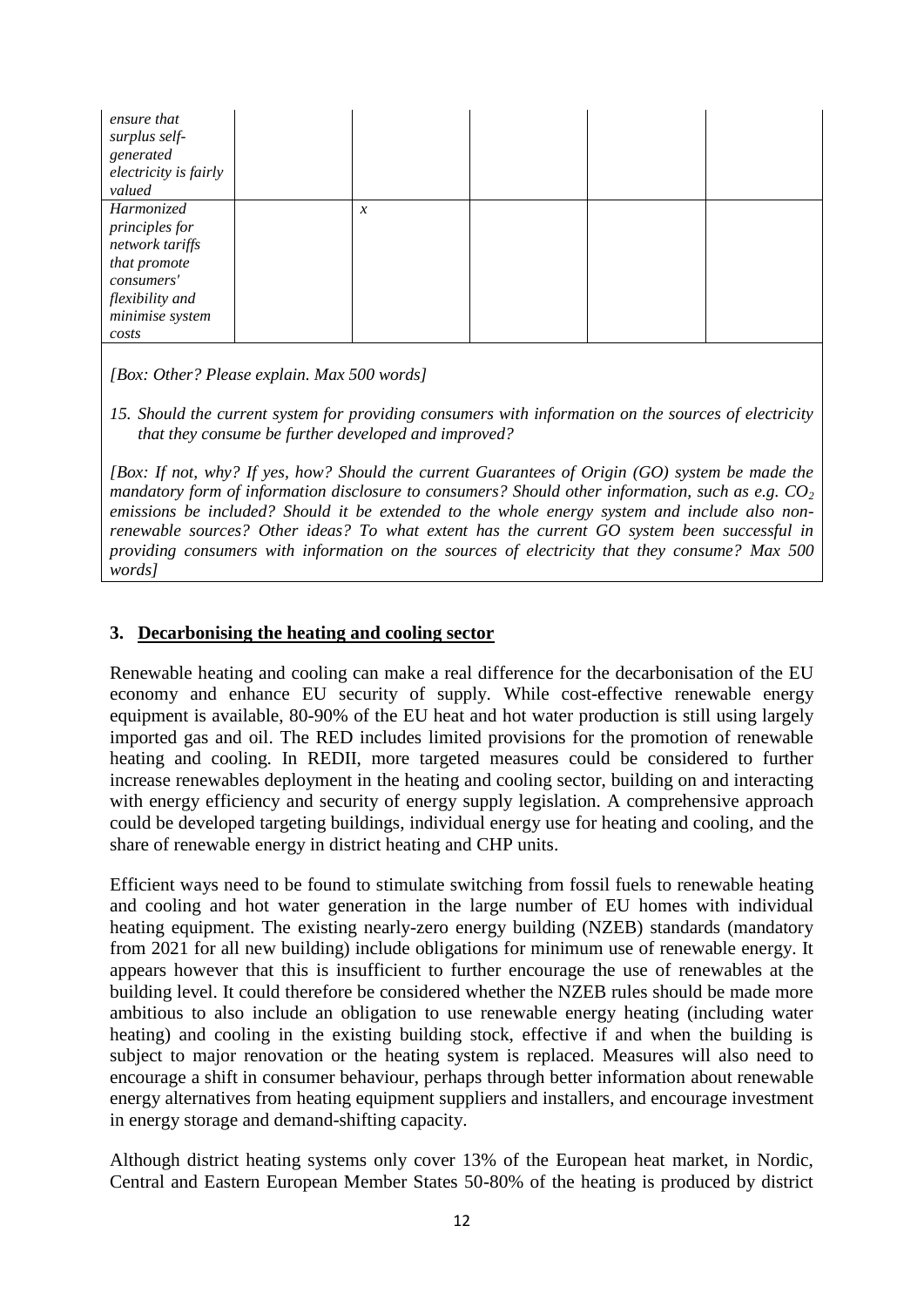heating. Most of this heating is produced from imported natural gas, followed by coal, and renewables. In these Member States, measures to increase the share of renewable energy in heating and cooling supply could bring significant gains. For example, it could be assessed whether, based on comprehensive assessments of national heating and cooling potentials, energy suppliers could potentially be required to progressively increase the share of renewable energy in the overall energy that is placed on the market for heating and cooling purposes, taken into account the market incentives already available for this sector. It could also be assessed whether all new and significantly upgraded heating and cooling infrastructure should enable at least a certain share of all heating, cooling and hot water needs to be sourced from renewable energy sources produced on site or nearby (through local networks).

The potential for renewable energy in decarbonising the heating and cooling sector will also be addressed within the forthcoming Heating and Cooling Strategy and Security of Energy Supply proposals, while sustainability aspects will be addressed through the post-2020 EU bioenergy sustainability policy.

| Questions:                                                                                        |                              |                      |                                  |                             |            |  |  |  |
|---------------------------------------------------------------------------------------------------|------------------------------|----------------------|----------------------------------|-----------------------------|------------|--|--|--|
| 16. Please rate the importance of the following barriers in hampering the deployment of renewable |                              |                      |                                  |                             |            |  |  |  |
| heating and cooling in the EU:                                                                    |                              |                      |                                  |                             |            |  |  |  |
|                                                                                                   | Very<br>important<br>barrier | Important<br>barrier | Not very<br>important<br>barrier | Not<br>important<br>barrier | No opinion |  |  |  |
| Real or perceived                                                                                 |                              |                      | $\mathcal{X}$                    |                             |            |  |  |  |
| incoherence in existing                                                                           |                              |                      |                                  |                             |            |  |  |  |
| EU policies (such as                                                                              |                              |                      |                                  |                             |            |  |  |  |
| RED, EED and EPBD)                                                                                |                              |                      |                                  |                             |            |  |  |  |
| Lack of administrative                                                                            |                              |                      | $\mathcal{X}$                    |                             |            |  |  |  |
| capacity and/or                                                                                   |                              |                      |                                  |                             |            |  |  |  |
| expertise/                                                                                        |                              |                      |                                  |                             |            |  |  |  |
| knowledge/information                                                                             |                              |                      |                                  |                             |            |  |  |  |
| at the national and                                                                               |                              |                      |                                  |                             |            |  |  |  |
| local level                                                                                       |                              |                      |                                  |                             |            |  |  |  |
| Lack of energy                                                                                    |                              | $\boldsymbol{\chi}$  |                                  |                             |            |  |  |  |
| strategy and planning                                                                             |                              |                      |                                  |                             |            |  |  |  |
| at the national and                                                                               |                              |                      |                                  |                             |            |  |  |  |
| local level                                                                                       |                              |                      |                                  |                             |            |  |  |  |
| Lack of physical space                                                                            |                              |                      | $\boldsymbol{\chi}$              |                             |            |  |  |  |
| to develop renewable                                                                              |                              |                      |                                  |                             |            |  |  |  |
| heating and cooling                                                                               |                              |                      |                                  |                             |            |  |  |  |
| solutions                                                                                         |                              |                      |                                  |                             |            |  |  |  |
| Lack of requirements                                                                              |                              | $\boldsymbol{\chi}$  |                                  |                             |            |  |  |  |
| in building codes and                                                                             |                              |                      |                                  |                             |            |  |  |  |
| other national or local                                                                           |                              |                      |                                  |                             |            |  |  |  |
| legislation and                                                                                   |                              |                      |                                  |                             |            |  |  |  |
| regulation to increase                                                                            |                              |                      |                                  |                             |            |  |  |  |
| the share of energy                                                                               |                              |                      |                                  |                             |            |  |  |  |
| from renewable                                                                                    |                              |                      |                                  |                             |            |  |  |  |
| sources in the building                                                                           |                              |                      |                                  |                             |            |  |  |  |
| sector                                                                                            |                              |                      |                                  |                             |            |  |  |  |
| Heating and cooling                                                                               |                              |                      | $\mathcal{X}$                    |                             |            |  |  |  |
| equipment installers                                                                              |                              |                      |                                  |                             |            |  |  |  |
| lack sufficient                                                                                   |                              |                      |                                  |                             |            |  |  |  |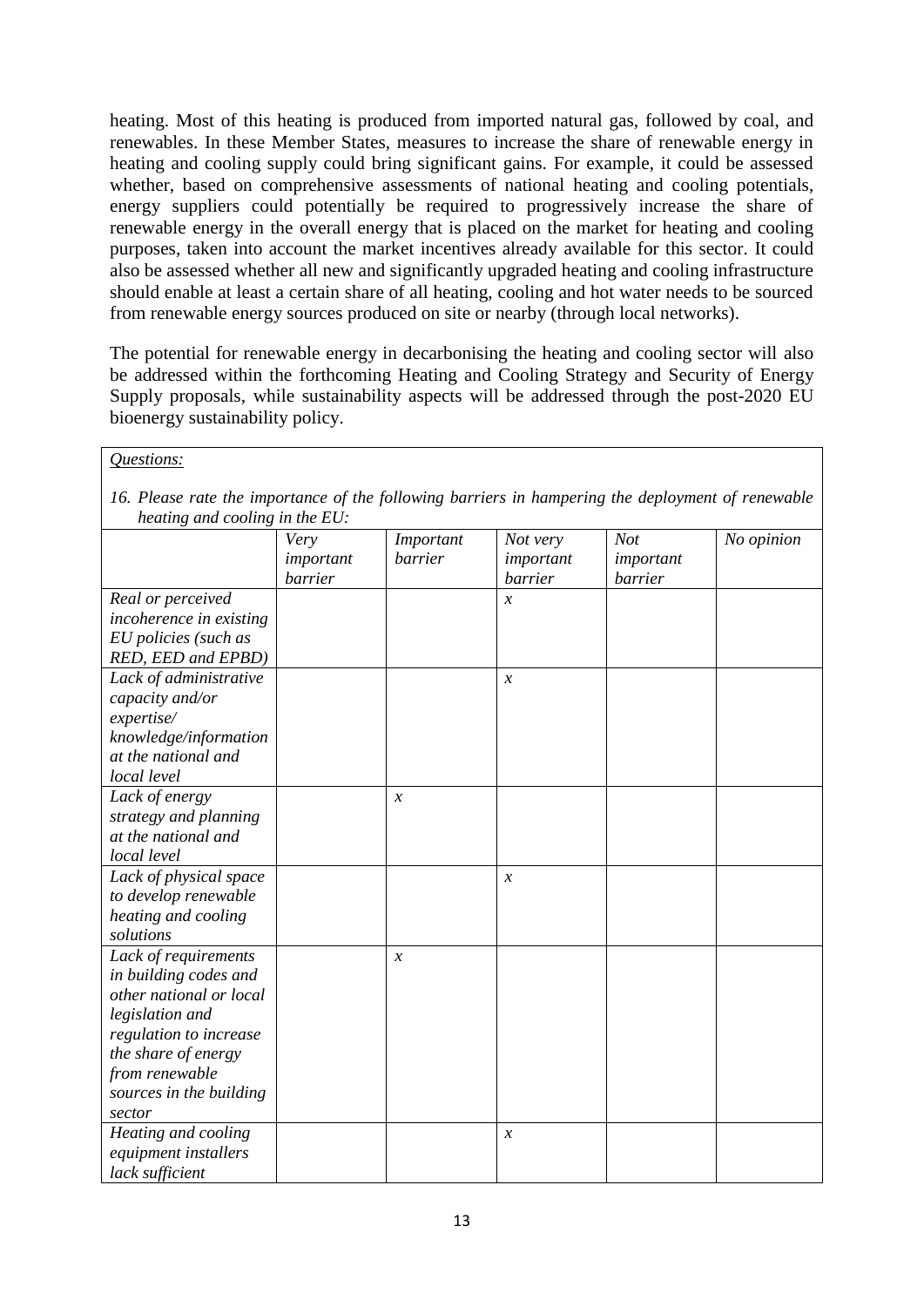| knowledge or                      |                            |                     |                     |  |
|-----------------------------------|----------------------------|---------------------|---------------------|--|
| information to offer              |                            |                     |                     |  |
| renewable energy                  |                            |                     |                     |  |
| alternatives when                 |                            |                     |                     |  |
| asked to replace fossil           |                            |                     |                     |  |
| fuel heating and                  |                            |                     |                     |  |
| cooling equipment                 |                            |                     |                     |  |
| Lack of targeted                  |                            |                     | $\mathcal{X}$       |  |
| financial resources               |                            |                     |                     |  |
| and financing                     |                            |                     |                     |  |
| instruments                       |                            |                     |                     |  |
| Lack of definition and            |                            | $\boldsymbol{\chi}$ |                     |  |
| recognition of                    |                            |                     |                     |  |
| renewable cooling                 |                            |                     |                     |  |
| Lack of electricity               | $\boldsymbol{\mathcal{X}}$ |                     |                     |  |
| market design                     |                            |                     |                     |  |
| supporting demand                 |                            |                     |                     |  |
|                                   |                            |                     |                     |  |
| response,<br>decentralised energy |                            |                     |                     |  |
|                                   |                            |                     |                     |  |
| and self-consumption              |                            |                     |                     |  |
| and thermal storage in            |                            |                     |                     |  |
| buildings and district            |                            |                     |                     |  |
| systems                           |                            |                     |                     |  |
| Lack of mapping tools             |                            | $\mathcal{X}$       |                     |  |
| to identify the                   |                            |                     |                     |  |
| resources potential at            |                            |                     |                     |  |
| regional scale with               |                            |                     |                     |  |
| local renewable                   |                            |                     |                     |  |
| energy                            |                            |                     |                     |  |
| Lack of tools and                 |                            | $\mathcal{X}$       |                     |  |
| information to                    |                            |                     |                     |  |
| compare the lifecycle             |                            |                     |                     |  |
| costs of the various              |                            |                     |                     |  |
| alternative heating               |                            |                     |                     |  |
| and cooling                       |                            |                     |                     |  |
| alternatives                      |                            |                     |                     |  |
| Negative public                   |                            |                     | $\boldsymbol{\chi}$ |  |
| perception                        |                            |                     |                     |  |
|                                   |                            |                     |                     |  |

*[Box: Other? Please specify and explain. Max 500 words]*

| 17. Please rate the most effective means of addressing these barriers and advancing the |                              |   |           |               |            |
|-----------------------------------------------------------------------------------------|------------------------------|---|-----------|---------------|------------|
| decarbonisation of EU heating and cooling supply:                                       |                              |   |           |               |            |
|                                                                                         | Very effective $E$ Effective |   | Not very  | Not effective | No opinion |
|                                                                                         |                              |   | effective |               |            |
| Renewable heating                                                                       |                              | х |           |               |            |
| and cooling                                                                             |                              |   |           |               |            |
| obligation <sup>16</sup>                                                                |                              |   |           |               |            |

<sup>1</sup> <sup>16</sup> 'Renewable energy obligation' means a national support scheme requiring energy producers to include a given proportion of energy from renewable sources in their production, requiring energy suppliers to include a given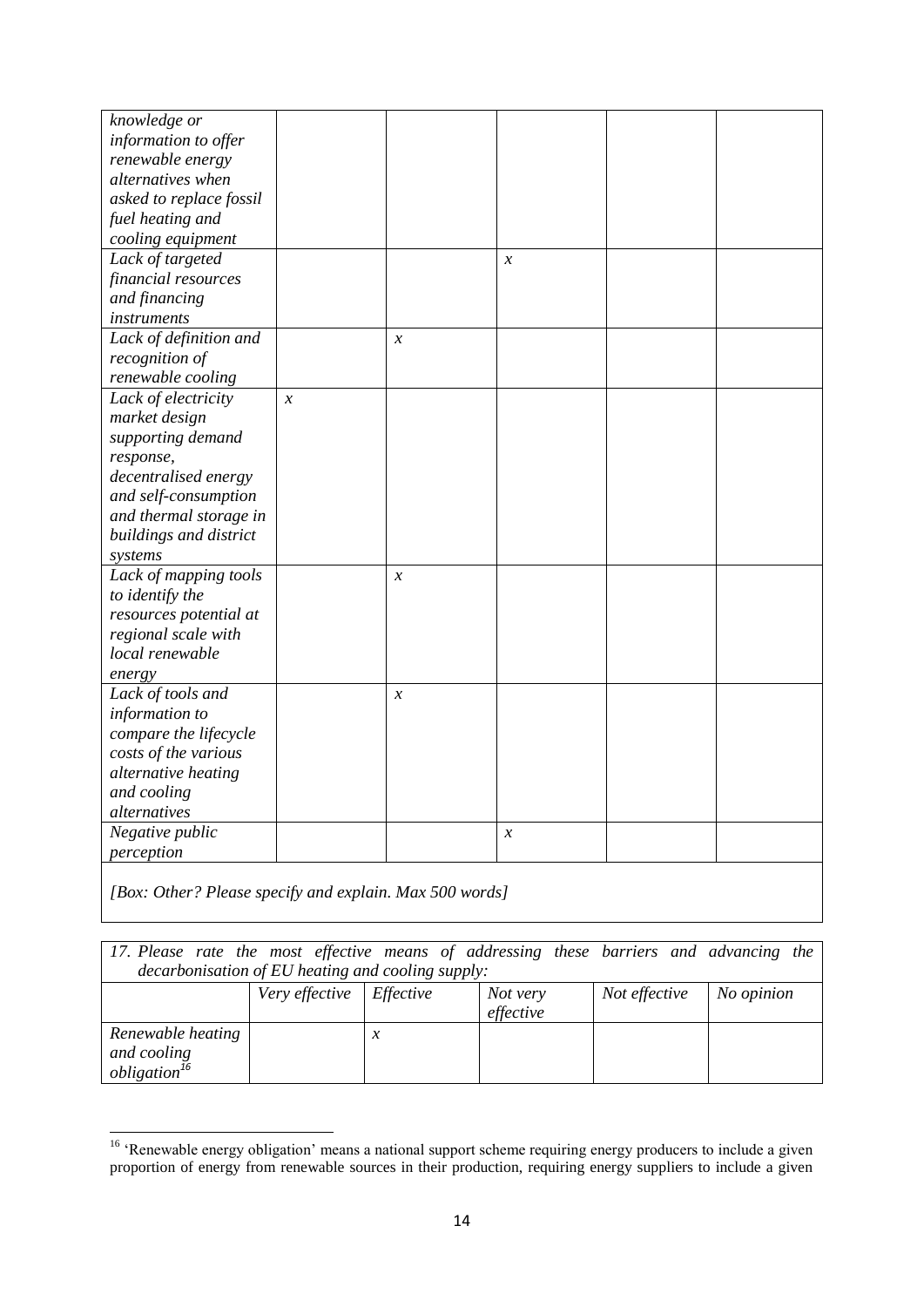| Requirement for     | $\boldsymbol{\mathcal{X}}$ |  |  |
|---------------------|----------------------------|--|--|
| energy suppliers    |                            |  |  |
| and/or distributors |                            |  |  |
| to inform           |                            |  |  |
|                     |                            |  |  |
| consumers of the    |                            |  |  |
| costs of heating    |                            |  |  |
| and cooling and to  |                            |  |  |
| offer renewable     |                            |  |  |
| heating and         |                            |  |  |
| cooling solutions   |                            |  |  |
| Requirement that    | $\boldsymbol{\mathcal{X}}$ |  |  |
| all urban and       |                            |  |  |
| municipal           |                            |  |  |
| infrastructure      |                            |  |  |
| upgrades (energy    |                            |  |  |
| infrastructures,    |                            |  |  |
| and other relevant  |                            |  |  |
| infrastructure,     |                            |  |  |
| such as sewage      |                            |  |  |
| water, water and    |                            |  |  |
| waste chains)       |                            |  |  |
| make it possible    |                            |  |  |
| and promote the     |                            |  |  |
| distribution and    |                            |  |  |
| use of renewable    |                            |  |  |
| energy for heating  |                            |  |  |
| and cooling and     |                            |  |  |
| hot water           |                            |  |  |
| generation          |                            |  |  |
| Measures            | $\boldsymbol{\chi}$        |  |  |
| supporting best     |                            |  |  |
| practices in urban  |                            |  |  |
| planning, heat      |                            |  |  |
| planning, energy    |                            |  |  |
| master planning,    |                            |  |  |
| and project         |                            |  |  |
|                     |                            |  |  |
| development         |                            |  |  |
| Criteria and        | $\boldsymbol{\mathcal{X}}$ |  |  |
| benchmarks for      |                            |  |  |
| promoting district  |                            |  |  |
| heating and         |                            |  |  |
| cooling taking into |                            |  |  |
| consideration the   |                            |  |  |
| local and regional  |                            |  |  |
| conditions          |                            |  |  |
| Nearly zero-        | $\boldsymbol{\chi}$        |  |  |
| energy building     |                            |  |  |
| (NZEB) standards    |                            |  |  |
| to include a        |                            |  |  |
| mandatory           |                            |  |  |

proportion of energy from renewable sources in their supply, or requiring energy consumers to include a given proportion of energy from renewable sources in their consumption.

 $\overline{a}$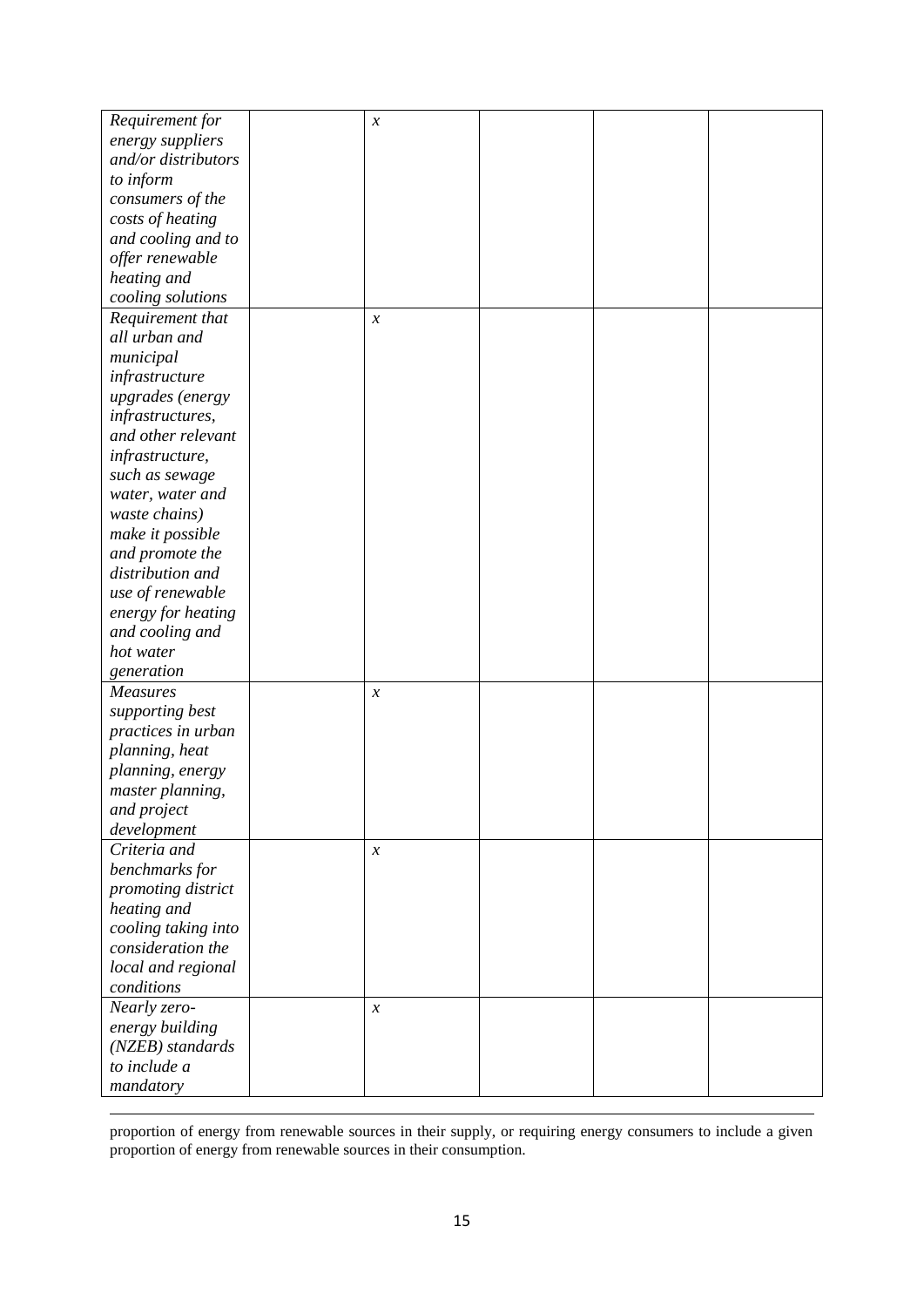| minimum use of      |                            |                            |  |
|---------------------|----------------------------|----------------------------|--|
| renewable energy    |                            |                            |  |
| Including           | $\mathcal{X}$              |                            |  |
| systematically      |                            |                            |  |
| renewable energy    |                            |                            |  |
| production in       |                            |                            |  |
| buildings' energy   |                            |                            |  |
| performance         |                            |                            |  |
| certificates        |                            |                            |  |
| The promotion of    | $\boldsymbol{\mathcal{X}}$ |                            |  |
| green public        |                            |                            |  |
| procurement         |                            |                            |  |
| requirements for    |                            |                            |  |
| renewable heating   |                            |                            |  |
| & cooling in        |                            |                            |  |
| public buildings    |                            |                            |  |
| Heating and         | $\mathcal{X}$              |                            |  |
| cooling equipment   |                            |                            |  |
| installers should   |                            |                            |  |
| present renewable   |                            |                            |  |
| energy              |                            |                            |  |
| alternatives when   |                            |                            |  |
| asked to replace    |                            |                            |  |
| fossil fuel heating |                            |                            |  |
| and cooling         |                            |                            |  |
| equipment           |                            |                            |  |
| Develop best        | $\boldsymbol{\mathcal{X}}$ |                            |  |
| practices for       |                            |                            |  |
| enterprises,        |                            |                            |  |
| including SMEs, to  |                            |                            |  |
| integrate           |                            |                            |  |
| renewable heating   |                            |                            |  |
| and cooling into    |                            |                            |  |
| their supply chains |                            |                            |  |
| and operations      |                            |                            |  |
| Requirement to      | $\boldsymbol{\chi}$        |                            |  |
| consider            |                            |                            |  |
| renewable energy    |                            |                            |  |
| alternatives in     |                            |                            |  |
| subnational,        |                            |                            |  |
| national, regional  |                            |                            |  |
| or EU security of   |                            |                            |  |
| supply risk         |                            |                            |  |
| preparedness        |                            |                            |  |
| plans and           |                            |                            |  |
| emergency           |                            |                            |  |
| procedures          |                            |                            |  |
| Targeted financial  |                            |                            |  |
| measures            |                            | $\boldsymbol{\mathcal{X}}$ |  |
|                     |                            |                            |  |

*[Box: Other? Please specify and explain. How could such measures be designed? How could they build on existing EU rules? Max 500 words]*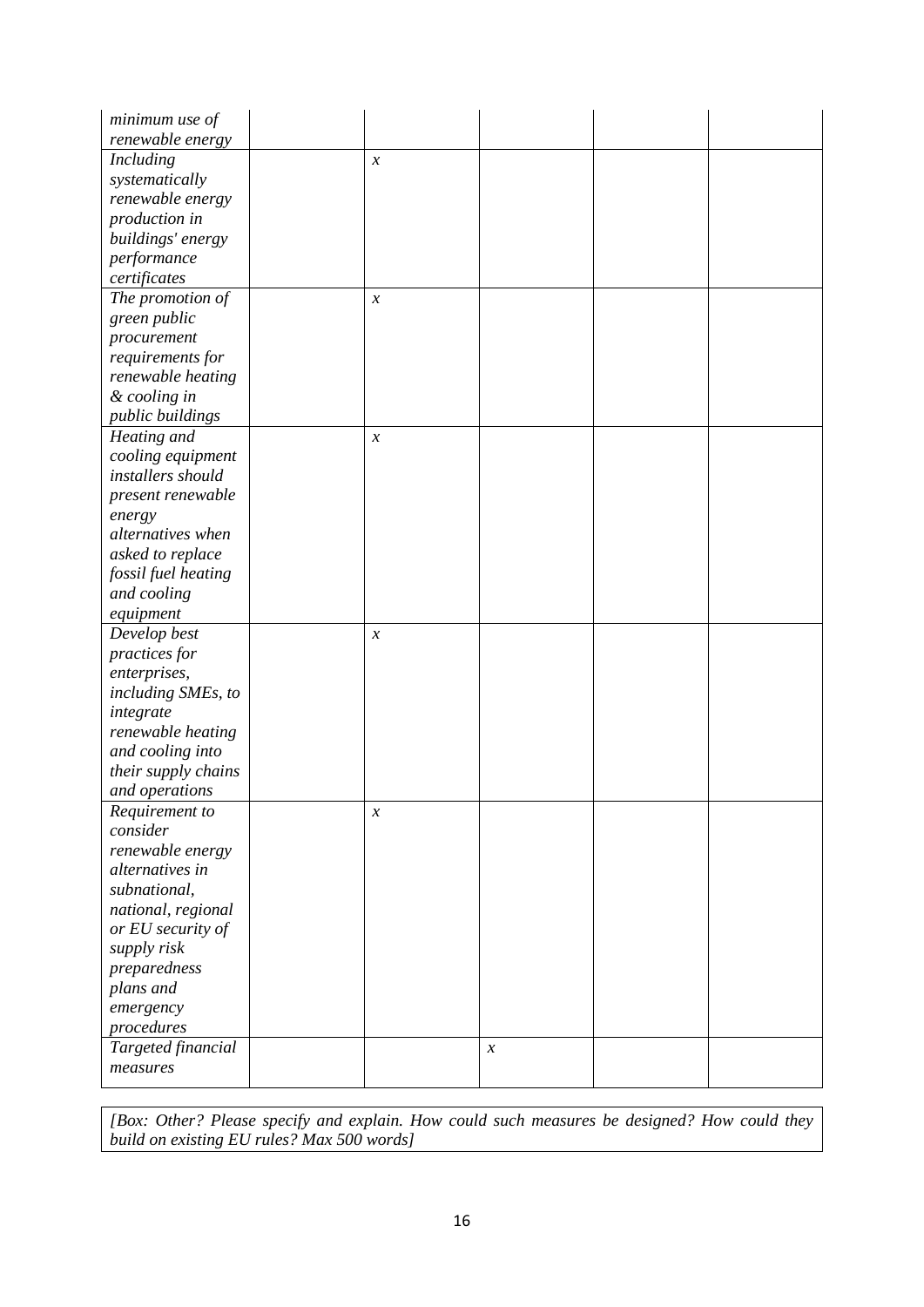## **4. Adapting the market design and removing barriers**

A separate public consultation, which was open during the period 15 July – 8 October 2015, gathered extensive input on a wide range of issues aimed inter alia at making the market design fit for renewables. This section includes complementary questions. Both public consultations will inform policy makers during the development of REDII.

Changes in the market provisions are of utmost importance in order to build a market which is fully fit for renewables. For example, the establishment of liquid and better integrated shortterm intraday and balancing markets will help to increase flexibility and help renewable energy producers to integrate in the market and compete on an equal footing with conventional energy producers, while the strengthening of the EU ETS can contribute to reinforce the long term investment environment.

The RED includes obligations to ensure transparent and foreseeable grid development for renewable energy as well as predictable, transparent and non-discriminatory grid connection and access procedures and costs. REDII as well as the Commission's market design initiative offers opportunities to update and improve these rules to take account of market developments and experience gained. Consideration also needs to be given to dispatch provisions in close connection with the development of the market design initiative.

The on-going evaluation of the Renewable Energy Directive (REFIT) shows that overall progress in removing non-financial barriers to renewable energy deployment in EU Member States is still limited and slow across the EU despite the specific provisions on administrative procedures, regulations and codes for renewable energy projects, requirements to share information and ensure quality of renewable energy training enshrined in the RED. Other studies point towards the same conclusion. It is reasonable to assume that there is therefore a need for more harmonized EU rules in a number of areas, including permitting procedures, spatial and environmental planning and vocational and professional training.

Note should be taken of already existing legal provisions and practice for streamlining and improving permit granting processes, in particular the provisions laid down in Regulation 347/2013 (TEN-E Regulation) and Directive 2011/92/EU (EIA Directive). Given the existing internal energy market, it is important to ensure that streamlining and improving the permitting granting processes is performed in accordance with existing internal EU legislation, as well as with due regard to the principle of subsidiarity and the national competences and procedures enabling renewable energy deployment. More effective and efficient administrative procedures should not compromise the high standards for protection of the environment and public participation. The establishment of a competent authority or authorities integrating or coordinating all permit granting processes ('one-stop-shop') should reduce complexity, increase efficiency and transparency and help enhance coordination among Member States.

*Questions:*

*<sup>18.</sup> In your view, which specific evolutions of the market rules would facilitate the integration of renewables into the market and allow for the creation of a level playing field across generation technologies? Please indicate the importance of the following elements to facilitate renewable integration:*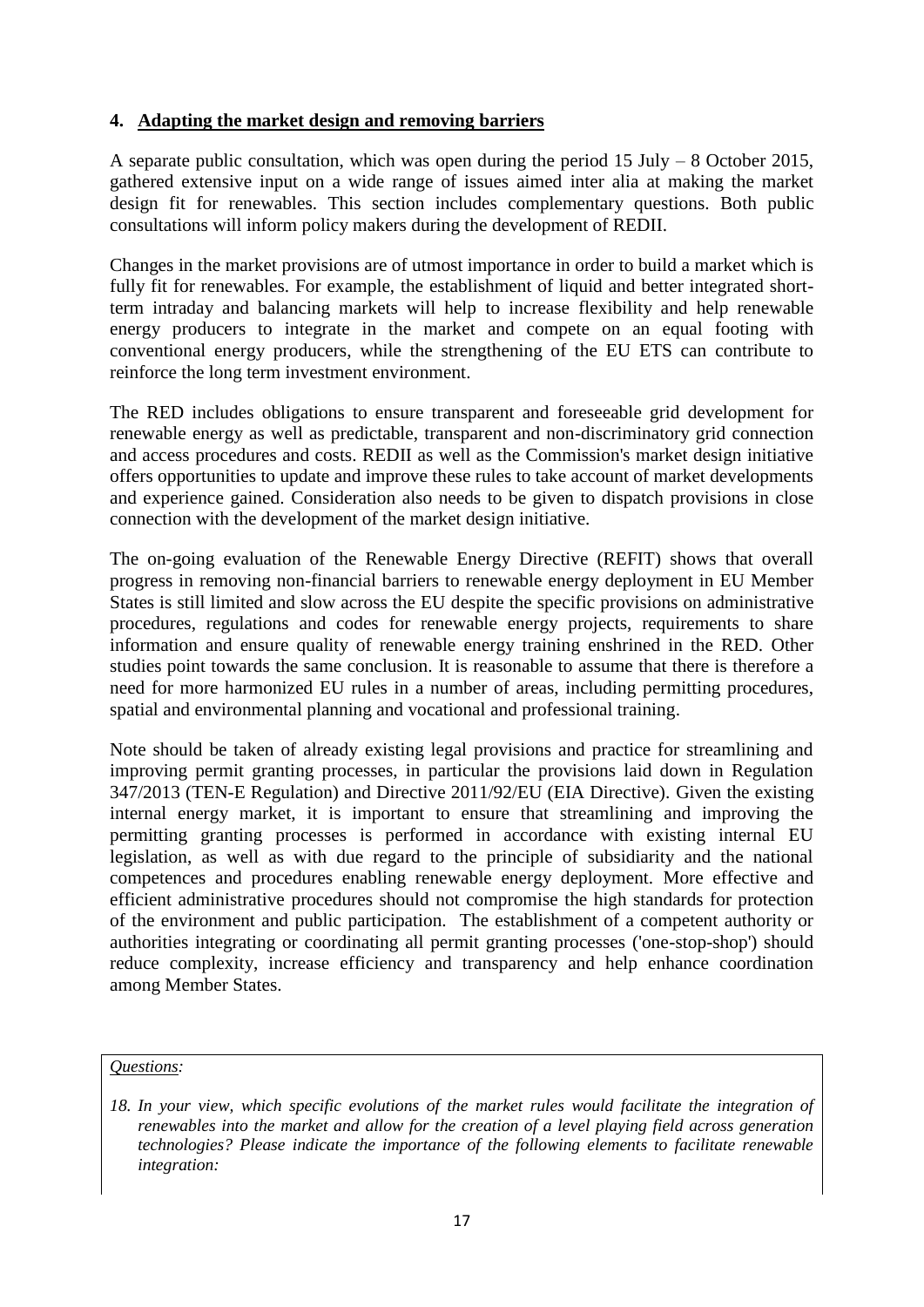|                      | Very                       | Important           | Not very                   | Not important | No opinion |
|----------------------|----------------------------|---------------------|----------------------------|---------------|------------|
|                      | important                  |                     | important                  |               |            |
| A fully              |                            | $\boldsymbol{\chi}$ |                            |               |            |
| harmonised gate      |                            |                     |                            |               |            |
| closure time for     |                            |                     |                            |               |            |
| intraday             |                            |                     |                            |               |            |
| throughout the       |                            |                     |                            |               |            |
| EU                   |                            |                     |                            |               |            |
| Shorter trading      |                            |                     | $\boldsymbol{\chi}$        |               |            |
| intervals (e.g. $15$ |                            |                     |                            |               |            |
| min)                 |                            |                     |                            |               |            |
| Lower                |                            | $\boldsymbol{\chi}$ |                            |               |            |
| thresholds for       |                            |                     |                            |               |            |
| bid sizes            |                            |                     |                            |               |            |
| Risk hedging         | $\boldsymbol{\mathcal{X}}$ |                     |                            |               |            |
| products to          |                            |                     |                            |               |            |
| hedge                |                            |                     |                            |               |            |
| renewable            |                            |                     |                            |               |            |
| energy volatility    |                            |                     |                            |               |            |
| Cross border         |                            |                     | $\boldsymbol{\mathcal{X}}$ |               |            |
| capacity             |                            |                     |                            |               |            |
| allocation for       |                            |                     |                            |               |            |
| short-term           |                            |                     |                            |               |            |
| markets (i.e.,       |                            |                     |                            |               |            |
| some capacity        |                            |                     |                            |               |            |
| being reserved       |                            |                     |                            |               |            |
| for intraday and     |                            |                     |                            |               |            |
| balancing)           |                            |                     |                            |               |            |
| Introduction of      |                            |                     | $\boldsymbol{\mathcal{X}}$ |               |            |
| longer-term          |                            |                     |                            |               |            |
| transmission         |                            |                     |                            |               |            |
| rights ( $>$ 3       |                            |                     |                            |               |            |
| years)               |                            |                     |                            |               |            |
| Regulatory           |                            | $\boldsymbol{x}$    |                            |               |            |
| measures to          |                            |                     |                            |               |            |
| enable thermal,      |                            |                     |                            |               |            |
| electrical and       |                            |                     |                            |               |            |
| chemical             |                            |                     |                            |               |            |
| storage              |                            |                     |                            |               |            |
| Introduction of      | $\boldsymbol{\mathcal{X}}$ |                     |                            |               |            |
| time-of-use          |                            |                     |                            |               |            |
| retail prices        |                            |                     |                            |               |            |
| Enshrine the         | $\boldsymbol{\mathcal{X}}$ |                     |                            |               |            |
| right of             |                            |                     |                            |               |            |
| consumers to         |                            |                     |                            |               |            |
| participate in       |                            |                     |                            |               |            |
| the market           |                            |                     |                            |               |            |
| through demand       |                            |                     |                            |               |            |
| response             |                            |                     |                            |               |            |

*[Box: Any other view or ideas? Please specify. Max 500 words]*

*19. Currently, some exceptions from the standard balancing responsibilities of generators exist for energy from renewable sources. In view of increasingly mature renewable generation*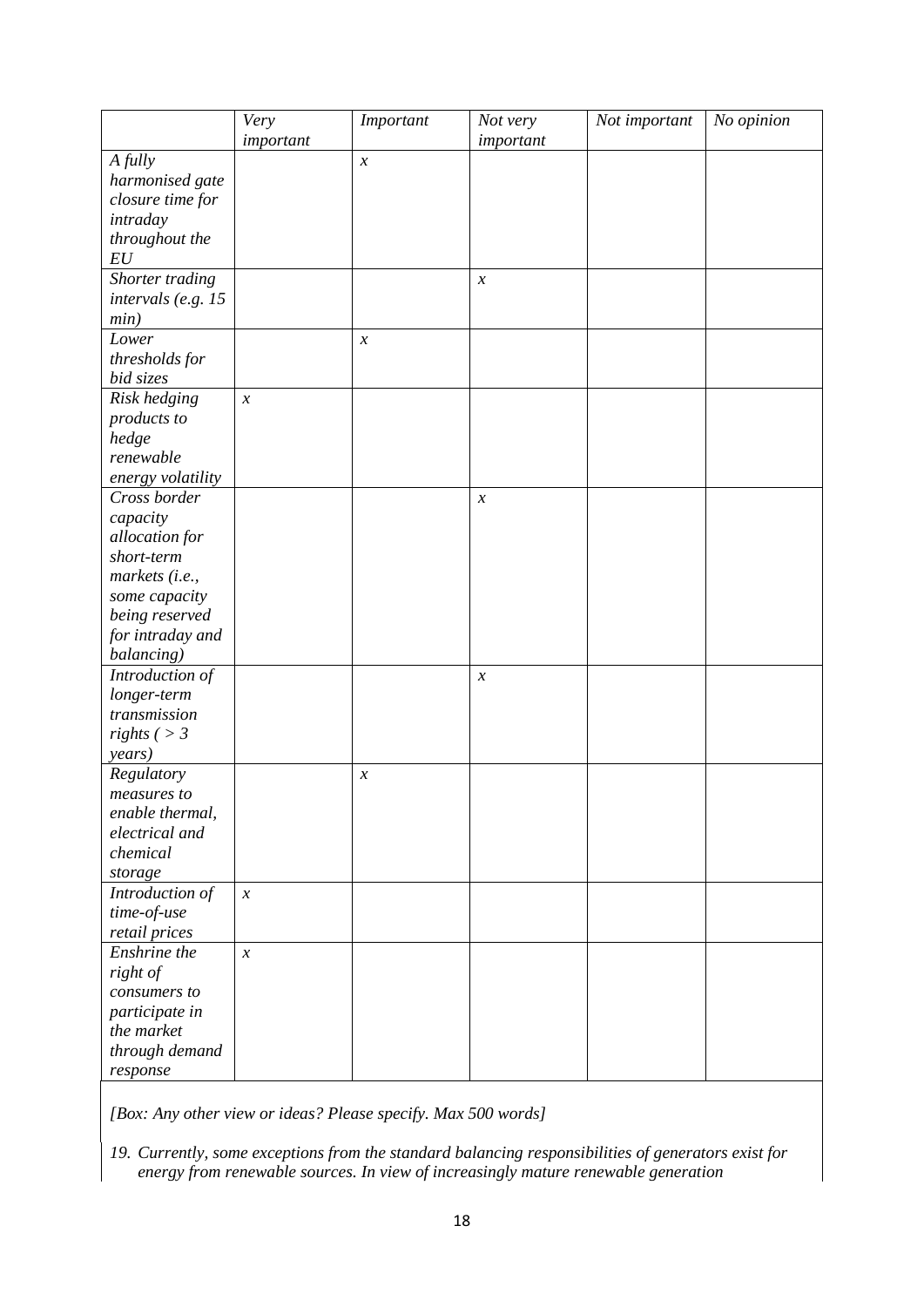*technologies and a growing role of short-term markets, is time ready to in principle make all generation technologies subject to full balancing responsibilities?* 

*x□ Yes, in principle everyone should have full balancing responsibilities □ No, we still need exemptions*

*[Box: Please specify: If exemptions remain necessary, please specify if and in which case and why exemptions would still remain necessary (e.g. small renewable producers, non-mature technologies)? Max 500 words]*

*20. Please assess the importance of stronger EU rules in the following areas to remove grid regulation and infrastructure barriers for renewable electricity deployment:*

|                       | Very                       | Important                  | Not very         | Not important | No opinion |
|-----------------------|----------------------------|----------------------------|------------------|---------------|------------|
|                       | important                  |                            | important        |               |            |
| Treatment of          |                            |                            | $\boldsymbol{x}$ |               |            |
| curtailment,          |                            |                            |                  |               |            |
|                       |                            |                            |                  |               |            |
| including             |                            |                            |                  |               |            |
| compensation for      |                            |                            |                  |               |            |
| curtailment           |                            |                            |                  |               |            |
| Transparent and       | $\boldsymbol{\chi}$        |                            |                  |               |            |
| foreseeable grid      |                            |                            |                  |               |            |
| development, taking   |                            |                            |                  |               |            |
| into account          |                            |                            |                  |               |            |
| renewable             |                            |                            |                  |               |            |
| development and       |                            |                            |                  |               |            |
| integrating both      |                            |                            |                  |               |            |
| TSO and DSO level     |                            |                            |                  |               |            |
| and smart             |                            |                            |                  |               |            |
| technologies          |                            |                            |                  |               |            |
| Predictable           | $\boldsymbol{\chi}$        |                            |                  |               |            |
| transparent and       |                            |                            |                  |               |            |
| non-discriminatory    |                            |                            |                  |               |            |
| connection            |                            |                            |                  |               |            |
| procedure             |                            |                            |                  |               |            |
| Obligation/priority   | $\boldsymbol{\mathcal{X}}$ |                            |                  |               |            |
| of connection for     |                            |                            |                  |               |            |
| renewables            |                            |                            |                  |               |            |
| Cost of grid access,  | $\mathcal{X}$              |                            |                  |               |            |
| <i>including cost</i> |                            |                            |                  |               |            |
| structure             |                            |                            |                  |               |            |
| Legal position of     |                            | $\boldsymbol{\mathcal{X}}$ |                  |               |            |
| renewable energy      |                            |                            |                  |               |            |
| developers to         |                            |                            |                  |               |            |
| challenge grid        |                            |                            |                  |               |            |
| access decisions by   |                            |                            |                  |               |            |
| TSOs                  |                            |                            |                  |               |            |
| Transparency on       |                            | $\mathcal{X}$              |                  |               |            |
| local grid            |                            |                            |                  |               |            |
| congestion and/or     |                            |                            |                  |               |            |
| market-based          |                            |                            |                  |               |            |
| incentives to invest  |                            |                            |                  |               |            |
|                       |                            |                            |                  |               |            |
| in uncongested        |                            |                            |                  |               |            |
| areas                 |                            |                            |                  |               |            |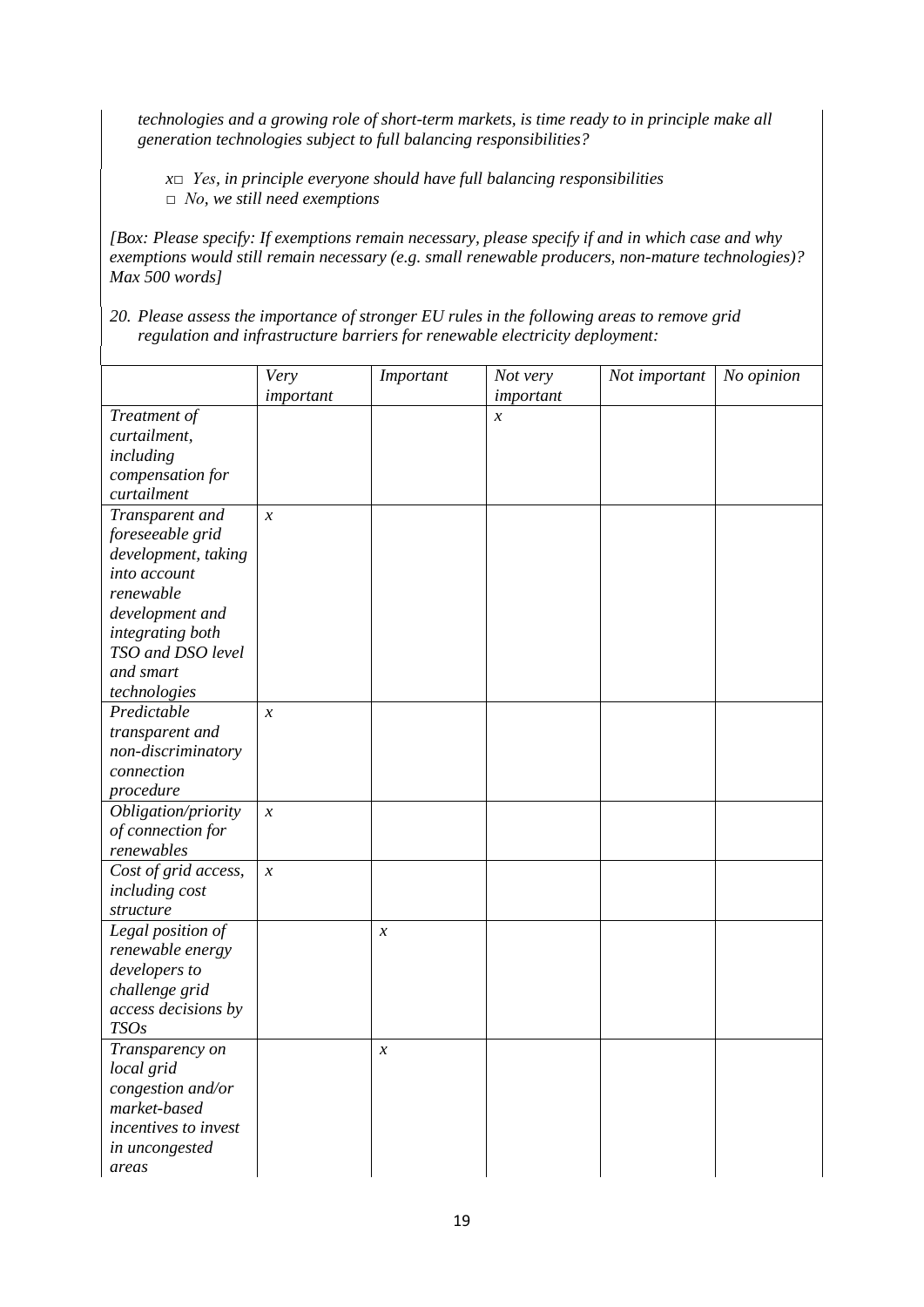*[Box: Comments and other ideas, including whether there are any consideration concerning gas from renewable energy sources, for instance expansion of gas infrastructure, publication of technical rules, please explain. Max 500 words]*

- *21. Which obstacles, if any, would you see for the dispatching of energy from all generation sources including renewables on the basis of merit order principles? Should there be any exemptions in some specific cases?* 
	- *□ Yes, exemptions are necessary*
	- *□ No, merit order is sufficient*

*[Box: Please specify: If yes, in which case and why? What are the lessons from the implementation of RED? Max 500 words]*

*22. Please assess the importance of stronger EU rules in the following areas to remove administrative barriers to renewable energy deployment:*

|                   | Very      | Important                  | Not very  | Not important | No opinion |
|-------------------|-----------|----------------------------|-----------|---------------|------------|
|                   | important |                            | important |               |            |
| Creation of a     |           | $\boldsymbol{\mathcal{X}}$ |           |               |            |
| one stop shop at  |           |                            |           |               |            |
| national level to |           |                            |           |               |            |
| allow for more    |           |                            |           |               |            |
| streamlined       |           |                            |           |               |            |
| permitting        |           |                            |           |               |            |
| procedures        |           |                            |           |               |            |
| Online            |           | $\boldsymbol{x}$           |           |               |            |
| application for   |           |                            |           |               |            |
| permits           |           |                            |           |               |            |
| A defined         |           | $\boldsymbol{x}$           |           |               |            |
| maximum time-     |           |                            |           |               |            |
| limit for         |           |                            |           |               |            |
| permitting        |           |                            |           |               |            |
| procedures, and   |           |                            |           |               |            |
| effective         |           |                            |           |               |            |
| consequences if   |           |                            |           |               |            |
| deadline is       |           |                            |           |               |            |
| missed            |           |                            |           |               |            |
| Harmonisation     |           | $\boldsymbol{\mathcal{X}}$ |           |               |            |
| of national       |           |                            |           |               |            |
| permitting        |           |                            |           |               |            |
| procedures        |           |                            |           |               |            |
| Special rules for |           | $\boldsymbol{\mathcal{X}}$ |           |               |            |
| facilitating      |           |                            |           |               |            |
| small-scale       |           |                            |           |               |            |
| project           |           |                            |           |               |            |
| permitting,       |           |                            |           |               |            |
| including simple  |           |                            |           |               |            |
| notification      |           |                            |           |               |            |
| Pre-identified    |           |                            |           |               |            |
| geographical      |           | $\mathcal{X}$              |           |               |            |
| areas for         |           |                            |           |               |            |
| renewable         |           |                            |           |               |            |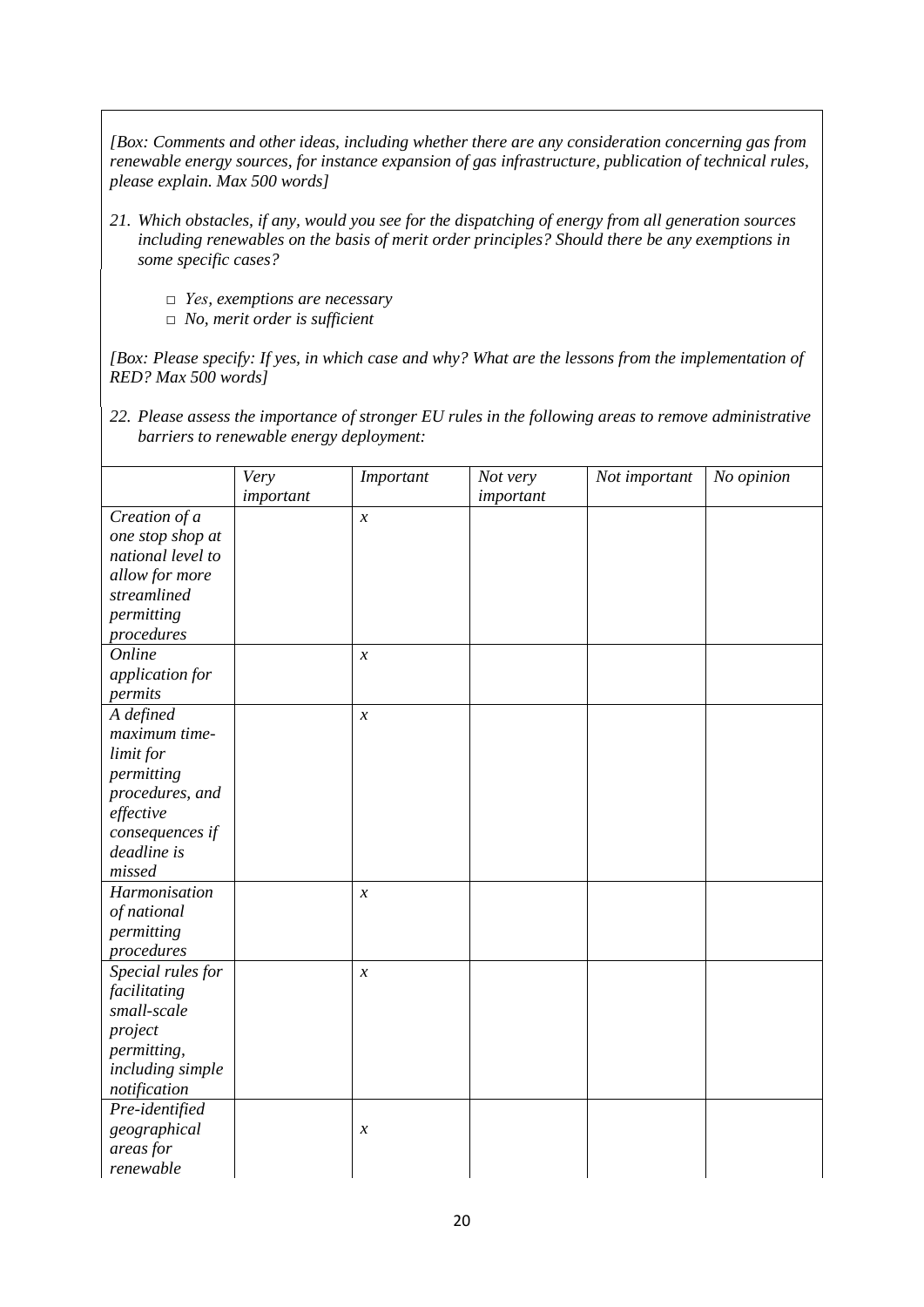| energy projects   |  |  |  |
|-------------------|--|--|--|
| or other          |  |  |  |
| measures to       |  |  |  |
| integrate         |  |  |  |
| renewable         |  |  |  |
| energy in spatial |  |  |  |
| and               |  |  |  |
| environmental     |  |  |  |
| planning          |  |  |  |

*[Box: Any other views or ideas? To what extent has the RED been successful in reducing unnecessary administrative barriers for renewable energy projects in the Member States? Please specify. Max 500 words]*

*23. Please identify precise challenges with regard to grid regulation and infrastructure barriers in EU Member States that you are aware of.* 

*[Box: Max 500 words]*

*24. How would you rate the administrative burden and cost of compliance with the RED for national, regional and local authorities?*

|                          | Very<br>important | Important                  | Not very<br>important | Not important | No opinion |
|--------------------------|-------------------|----------------------------|-----------------------|---------------|------------|
| Administrative<br>burden |                   | $\mathcal{X}$              |                       |               |            |
| Cost of<br>compliance    |                   | $\boldsymbol{\mathcal{X}}$ |                       |               |            |

*[Box: Please explain. How could the administrative burden and cost of compliance be reduced in the period after 2020? Max 500 words]*

*25. Please rate the importance of stronger EU rules in the following areas to remove barriers relating to renewable energy training and certification:*

|                             | Very          | Important     | Not very  | Not       | No opinion |
|-----------------------------|---------------|---------------|-----------|-----------|------------|
|                             | important     |               | important | important |            |
| Incentives for installers   |               | $\mathcal{X}$ |           |           |            |
| to participate in           |               |               |           |           |            |
| certification/qualification |               |               |           |           |            |
| schemes                     |               |               |           |           |            |
| Increased control and       |               | $\mathcal{X}$ |           |           |            |
| quality assurance from      |               |               |           |           |            |
| <i>public authorities</i>   |               |               |           |           |            |
| Understanding of the        |               | $\mathcal{X}$ |           |           |            |
| benefits and potential of   |               |               |           |           |            |
| renewable technologies      |               |               |           |           |            |
| by installers               |               |               |           |           |            |
| Mutual recognition of       | $\mathcal{X}$ |               |           |           |            |
| certificates between        |               |               |           |           |            |
| different Member States     |               |               |           |           |            |
|                             |               |               |           |           |            |

*[Box: Comments, other ideas, please explain. To what extent has the RED been successful in reducing unnecessary training and certification barriers in the Member States? Max 500 words]*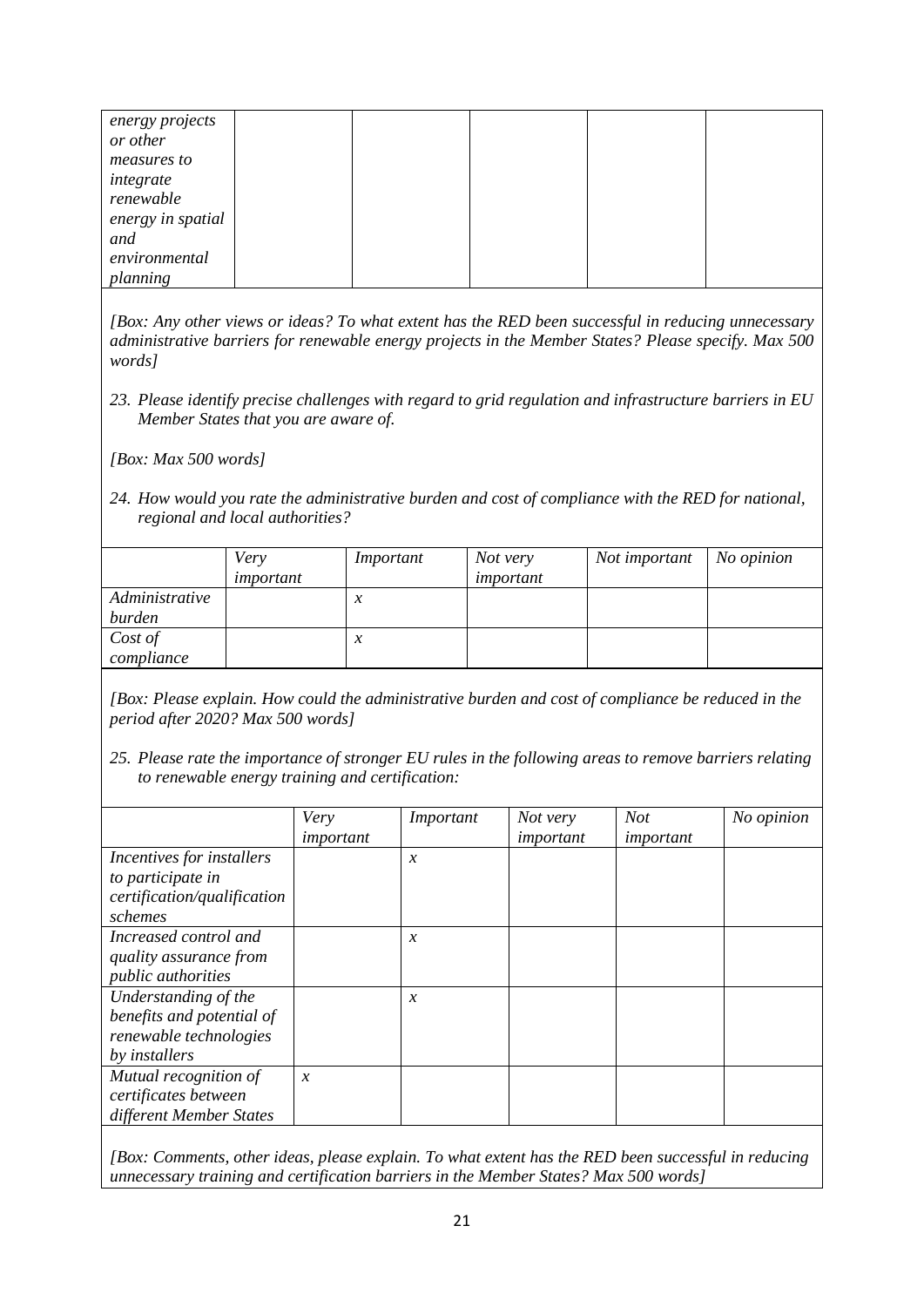*26. How can public acceptance towards renewable energy projects and related grid development be improved?*

*[Box: Max 500 words]*

#### **5. Increase the renewable energy use in the transport sector**

Decarbonisation and the replacement of fossil fuels is particularly challenging in the transport sector. 94% percent of EU transport relies on oil products, of which 90% is imported and represents a growing share of carbon emissions. Against this background, the October 2014 European Council invited the European Commission to further examine instruments and measures for the transport sector, including the promotion of energy from renewable energy sources.<sup>17</sup>

According to European Commission estimates, a significant contribution from renewable transport fuels will be required to meet the overall  $\text{EU } 2030$  decarbonisation targets<sup>18</sup>. To achieve this, measures will need to be put in place to require an increased market up-take and deployment of sustainable low-carbon biofuels and alternative renewable fuels as well as renewable electricity in battery electric vehicles and hydrogen in fuel cell vehicles.

For example, further use could be made of incorporation obligations, dedicated financing (in particular in the heavy duty transport and aviation industry) and measures to increase access to smart energy services and infrastructure and promote the development of advanced renewable fuels which are not based on food crops. Special care needs to be taken to remove current market distortions and fragmentations of the EU internal market.

*Questions:*

 $\overline{a}$ 

*28. To what extent has the RED been successful in addressing the following EU transport policy objectives?*

|                    | Very       | Successful | Not very   | Not successful | No opinion          |
|--------------------|------------|------------|------------|----------------|---------------------|
|                    | successful |            | successful |                |                     |
| Contribute         |            |            |            |                | $\boldsymbol{\chi}$ |
| towards the        |            |            |            |                |                     |
| EU's               |            |            |            |                |                     |
| decarbonisation    |            |            |            |                |                     |
| objectives         |            |            |            |                |                     |
| Reduce             |            |            |            |                | $\mathcal{X}$       |
| dependency on      |            |            |            |                |                     |
| <i>oil</i> imports |            |            |            |                |                     |
| <i>Increase</i>    |            |            |            |                | $\boldsymbol{\chi}$ |
| diversification    |            |            |            |                |                     |
| of transport       |            |            |            |                |                     |

 $17$  The current 10% renewable energy target in the transport sector will not be continued in the period after 2020.

 $^{18}$  The 2030 Impact Assessment of January 2014 estimated that achieving the agreed 2030 framework objectives would require a contribution of 14-16% renewable energy in transport.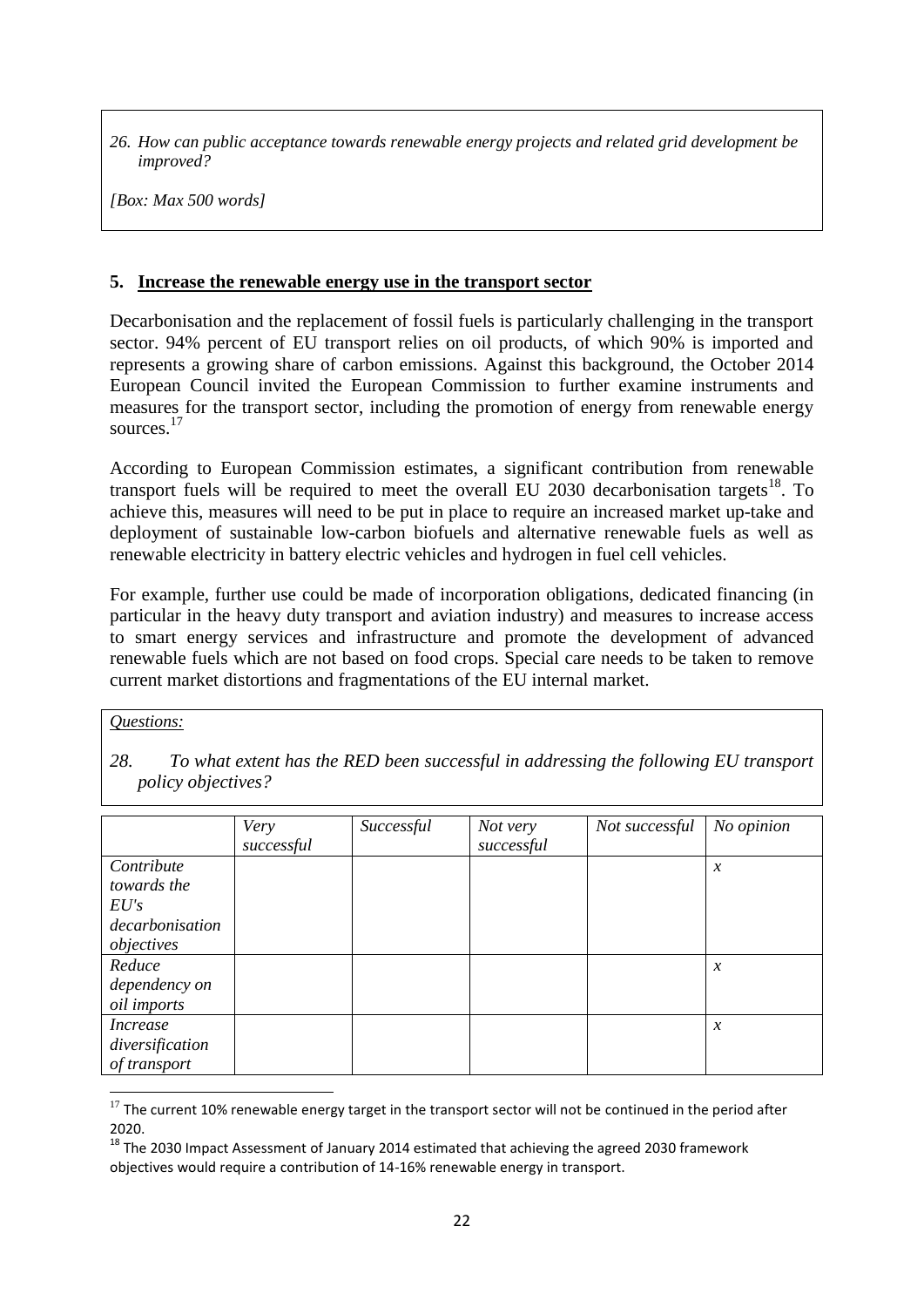| fuels             |  |  |                            |
|-------------------|--|--|----------------------------|
| Increase energy   |  |  | $\mathcal{X}$              |
| recovery from     |  |  |                            |
| wastes            |  |  |                            |
| Reduce air        |  |  | $\mathcal{X}$              |
| pollution,        |  |  |                            |
| particularly in   |  |  |                            |
| urban areas       |  |  |                            |
| Strengthen the    |  |  | $\mathcal{X}$              |
| EU industry and   |  |  |                            |
| economy           |  |  |                            |
| competitiveness   |  |  |                            |
| <b>Stimulate</b>  |  |  | $\boldsymbol{\mathcal{X}}$ |
| development       |  |  |                            |
| and growth of     |  |  |                            |
| innovative        |  |  |                            |
| technologies      |  |  |                            |
| Reduce            |  |  | $\mathcal{X}$              |
| production costs  |  |  |                            |
| of renewable      |  |  |                            |
| fuels by          |  |  |                            |
| lowering the      |  |  |                            |
| level of          |  |  |                            |
| investment risk   |  |  |                            |
| Facilitate fuel   |  |  | $\boldsymbol{\mathcal{X}}$ |
| cost reduction    |  |  |                            |
| by integration of |  |  |                            |
| the EU market     |  |  |                            |
| for renewable     |  |  |                            |
| fuels             |  |  |                            |

*[Box: Any other view or ideas? Please specify. Max 500 words]*

*29. Please name the most important barriers hampering the development of sustainable renewable fuels and renewable electricity use in transport?* 

*[Please explain, and quantify your replies to the extent possible. Max. 500 words.)*

*30. Please rate the most effective means of promoting the consumption of sustainable renewable fuels in the EU transport sector and increasing the uptake of electric vehicles:*

|                                                                                                  | Very effective | Effective | Not very<br>effective | Not effective | No opinion          |
|--------------------------------------------------------------------------------------------------|----------------|-----------|-----------------------|---------------|---------------------|
| Increased use of<br>certain market<br>players'<br>obligations at<br><b>Member State</b><br>level |                |           |                       |               | $\boldsymbol{\chi}$ |
| More<br>harmonised<br>promotion<br>measures at<br><b>Member States</b>                           |                |           |                       |               | $\mathcal{X}$       |